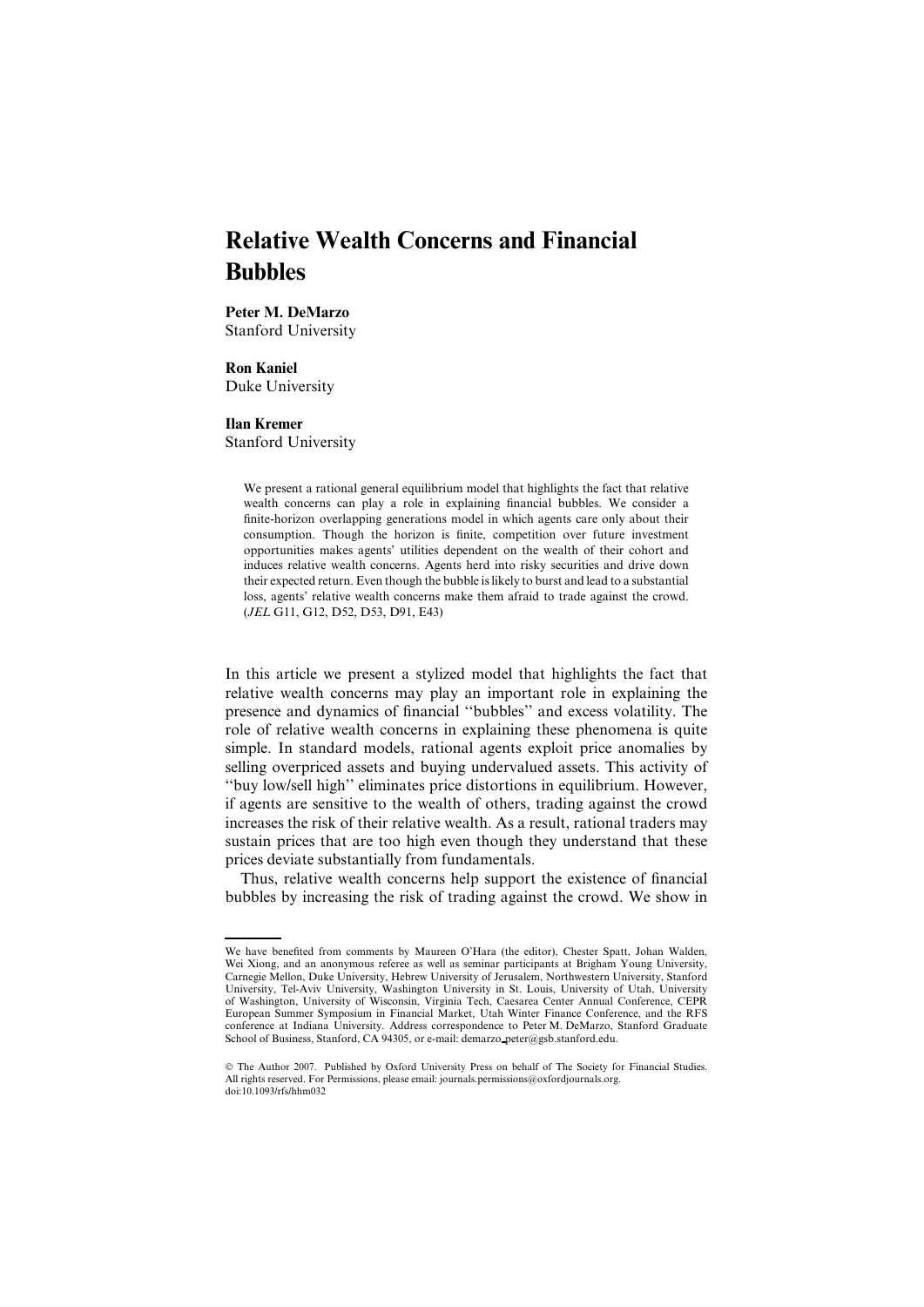addition that when relative wealth concerns are sufficiently strong, they can promote the *creation* of price bubbles. In this case, starting from optimal risk sharing, a small deviation by one agent may induce other agents to deviate such that the aggregate response leads to an amplification of the original deviation. As a result, optimal risk sharing will not be stable, and asset price distortions will emerge in all stable equilibria.

While the standard assumption in economic models is that utility is derived from the absolute level of one's own consumption, economists have long believed that relative considerations are important. Indeed, Veblen (1899) argued that as society becomes richer, the amount of consumption necessary to maintain one's social standing—an important component of utility—increases. Frank (1985) has also emphasized the importance of relative wealth in determining social status. More recently, such features have been incorporated in asset pricing models such as Abel (1990) "catching up with the Joneses" utility specification.<sup>1</sup> All these papers assume that utility functions are such that other people's wealth or consumption levels impact one's own utility through an exogenous dependence of the utility function on relative wealth.

One limitation of assuming an exogenous preference for relative wealth is that choosing the functional form provides many degrees of freedom. We show that the relative wealth effects that are necessary to create and sustain price bubbles can also arise endogenously in a fully rational model in which agents care only about their own consumption. In particular, if there are scarce goods whose prices increase with the wealth of investors, then agents' abilities to consume will depend on their relative wealth. These relative wealth concerns can induce herding, which has an aggregate impact on equilibrium prices. $<sup>2</sup>$ </sup>

We consider a simple finite horizon overlapping generations model.<sup>3</sup> In this model, the ''scarce goods'' are future investment opportunities. When the wealth of middle-age investors is high, competition for these investments drives down equilibrium returns, raising the cost of funding their retirement. Thus, relative wealth concerns emerge for these agents. As a result, when agents are young they will wish to invest in assets that are

<sup>&</sup>lt;sup>1</sup> See also Gali (1994); Bakshi and Chen (1996); Abel (1999); Chan and Kogan (2002), and Gomez et al. (2006).

 $2^2$  Cole, Mailath, and Postlewaite (1992, 2001) develop an alternative model of endogenous relative wealth effects. In their models, individuals compete for mates, and their success depends upon their relative wealth. This non-market competition over mates has a similar effect as the market competition over scarce resources that occur in our model. They consider the implications of relative wealth concerns for portfolio choice and investment rates. Becker, Murphy, and Werning (2005) develop a model of relative wealth effects based on individual preferences for status that is acquired through purchases of a ''status good.'' They assume that status increases an agent's marginal utility of consumption, and show how this leads to excessive risk taking in equilibrium. Neither paper considers the effect on asset price dynamics.

<sup>&</sup>lt;sup>3</sup> We choose a finite horizon to avoid the well-known possibility of bubbles in infinite-horizon OLG models, which occur for a much different reason.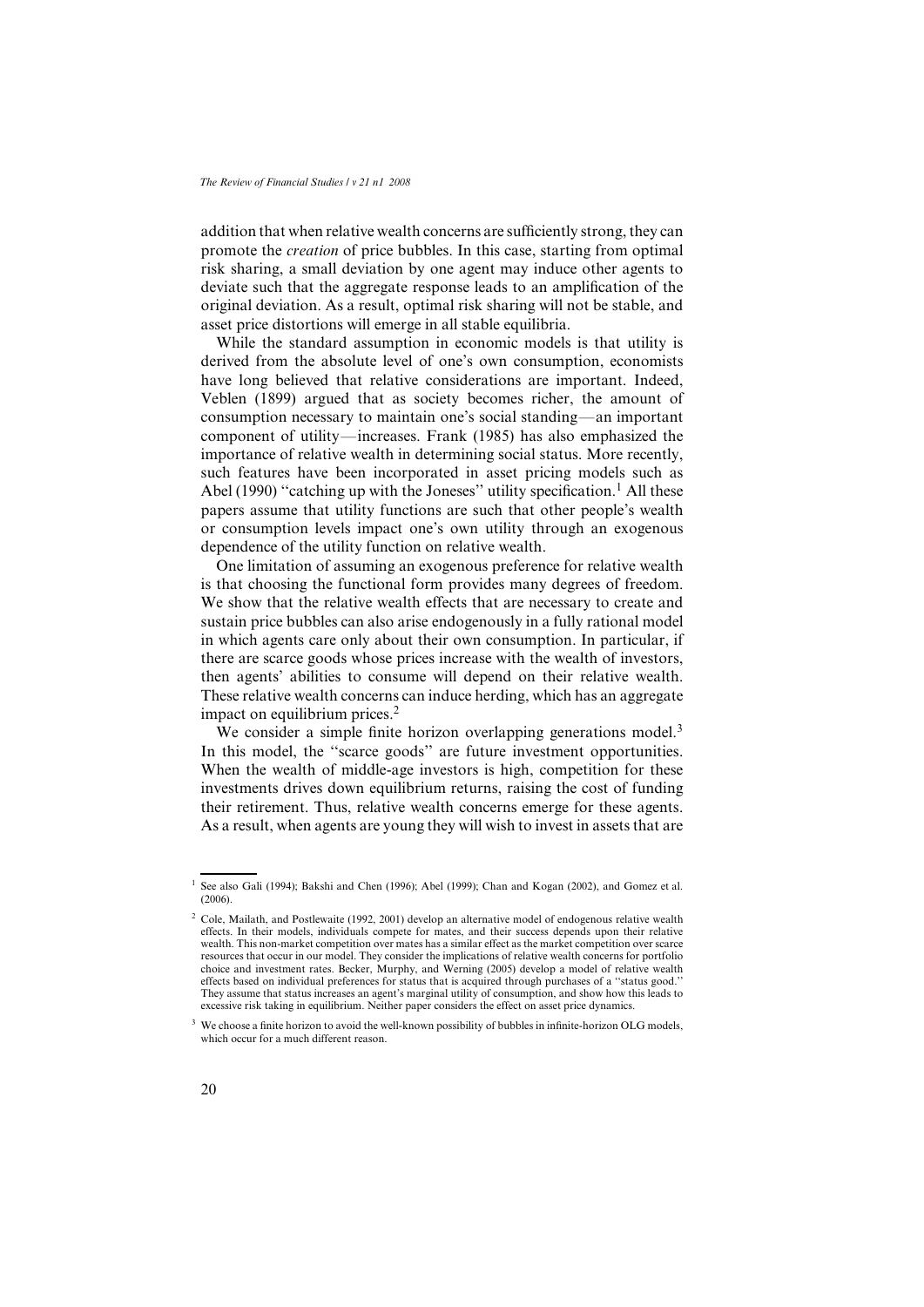highly correlated with the investments of others in their cohort. This desire can lead agents to herd into an asset class, raising its price and lowering its future return.

The model is presented in Section 2. It is standard with the following features. First, there is no information asymmetry and the horizon is finite. Second, agents are fully rational and maximize a constant relative risk aversion (CRRA) utility function over their own consumption. Third, agents trade two financial assets: a risk-free bond that pays one unit each period, and a risky security that pays either two units or zero units with equal likelihood each period.

When there is no aggregate risk, there is a natural and obvious equilibrium for the above setting: the risky security is not traded, and has a price equal to the price of the risk-free bond. Indeed, in a standard complete markets model this price is the only price consistent with the absence of aggregate risk in this economy, and we therefore refer to it as the ''fundamental'' price. One might expect that this would be the unique equilibrium in this setting.

We show, however, that bubble-like price dynamics can arise in equilibrium in this economy. Specifically, not only can prices of the risky security deviate substantially from their fundamental value, but as long as a deviation persists it is also amplified over time until it suddenly collapses. These price dynamics occur despite the fact that the horizon is finite and agents are rational and use backward induction in solving their respective portfolio choice problems. In a striking representative example of the equilibrium we present, the price of the risky security rises to an 80% premium over the price of the risk-free annuity while it continues to pay dividends, with this premium vanishing as soon as a dividend is missed.

As agents in our model are completely rational, one could argue that the equilibrium we describe is not a ''bubble.'' The literature does not have a clear definition for this term. In his book Cochrane (2001) writes: ''*I close with a warning: The word 'bubble' is widely used to mean very different things. Some people seem to mean any large movement in prices. Others mean large movement in prices that do correspond to low or perhaps negative expected returns.*'' In order to fix ideas, we define a bubble for an economy with risk-averse agents as an equilibrium in which (1) an asset with cash flows that have a nonnegative correlation with aggregate risk trades at a price that exceeds the expected present value of its cash flows when evaluated at the risk-free rate; and (2) individuals rationally choose to hold the asset, despite their knowledge of (1).

Condition (1) implies a negative risk premium for the asset, distinguishing a bubble from risk tolerance. Condition (2) highlights the fact that agents are aware of the asset's low return. This distinguishes a bubble from a simple mistake due to incorrect expectations or partial information.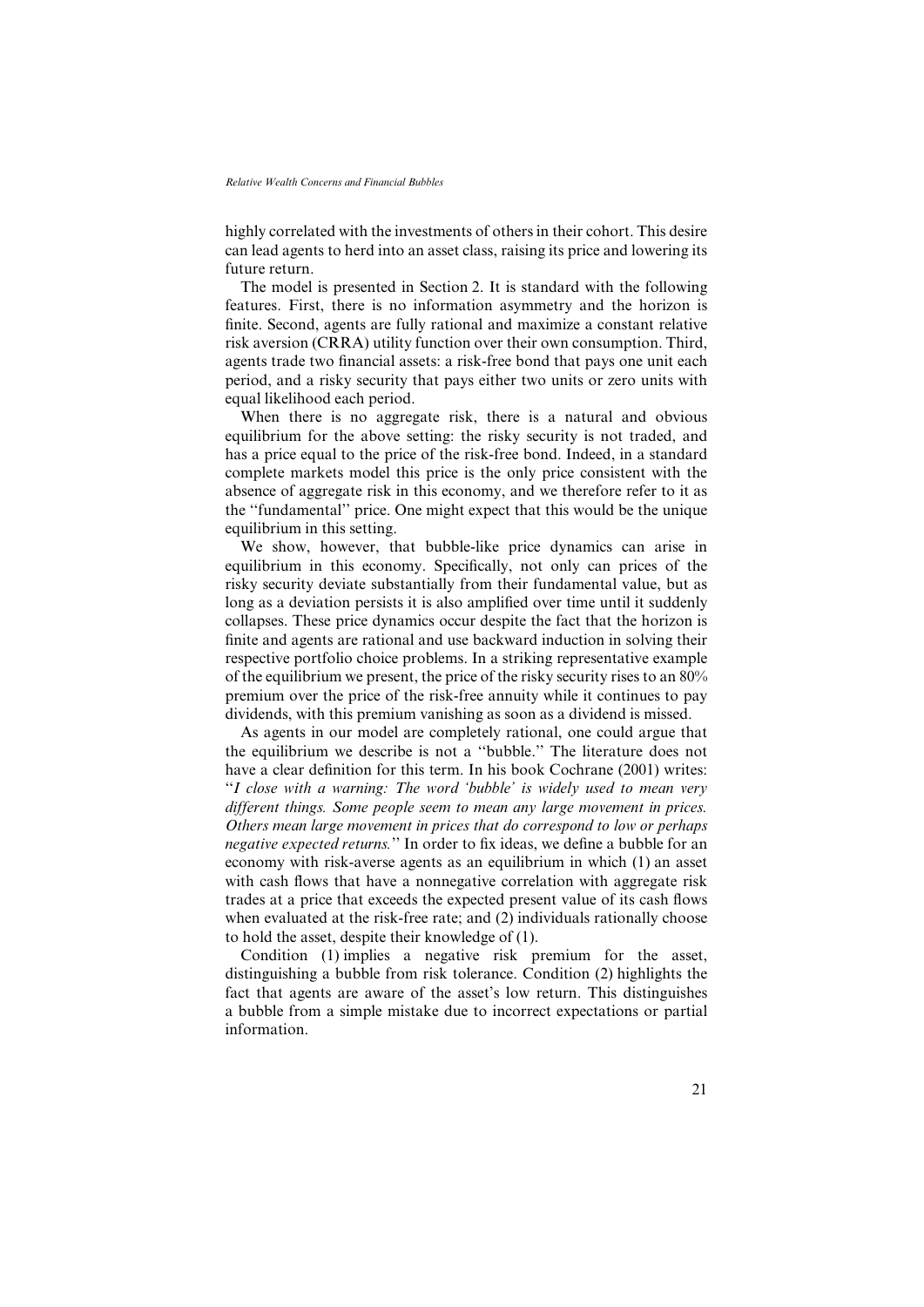We should note that some define a bubble as a case in which an asset that pays no dividends trades with a positive price (i.e. fiat money *a la* Samuelson  $(1958)$ <sup>4</sup>. While that cannot occur in our model, we can obtain price patterns that approximate this behavior, as the probability that the price will eventually drop substantially can be made arbitrarily close to 1.

As we demonstrate in Section 2, the driving force behind this seemingly odd behavior is endogenous relative wealth concerns. Agents realize that the wealth of their cohort will drive up future asset prices and thus lower their returns. Therefore, to meet any given level of retirement income, agents need to save more when their cohort is wealthy. This externality induces a herding incentive: agents choose to imitate the portfolio choices of their cohort to avoid being poor when their cohort is wealthy. As a result, young investors may herd into the risky asset, driving up its price. The price distortion grows over time since as the young become wealthier, their impact on asset prices grows, further strengthening the herding incentive.

We also show that when there is aggregate risk in the economy (so that the risky security is positively correlated with aggregate risk), as long as agents are more risk averse than log utility, there is always an equilibrium in which the young investors herd and overinvest in the risky security. This overinvestment raises the price and drives down the risk premium of the risky security, to the point that for typical parameters the risk premium becomes negative.

Section 3 demonstrates how these factors may even affect a simple deterministic saving/consumption pattern in a finite-horizon overlapping generation model. We choose a constant endowment structure so that there exists a simple benchmark equilibrium in which agents' consumption is one unit per period, and in which the interest rate is equal to zero. However, we show that there exists another equilibrium in which interest rates differ from zero, and this difference initially increases over time. As with the stochastic case, prices deviate from fundamentals because of endogenous relative wealth concerns, even though agents are rational and the horizon of the economy is finite. Furthermore, as we add more periods, the equilibrium outcome converges to a steady-state equilibrium of an infinite-horizon OLG model. The prices in the steady state deviate from the benchmark but this is not due to a fiat money effect. As our analysis demonstrates, this equilibrium is the limit of equilibria in models with a finite horizon.

In our model, relative wealth concerns arise endogenously as a result of a pecuniary externality. In Section 4 we relate our model to those that inject relative *consumption* considerations directly into the utility function.

<sup>4</sup> See Tirole (1985) who follows this definition.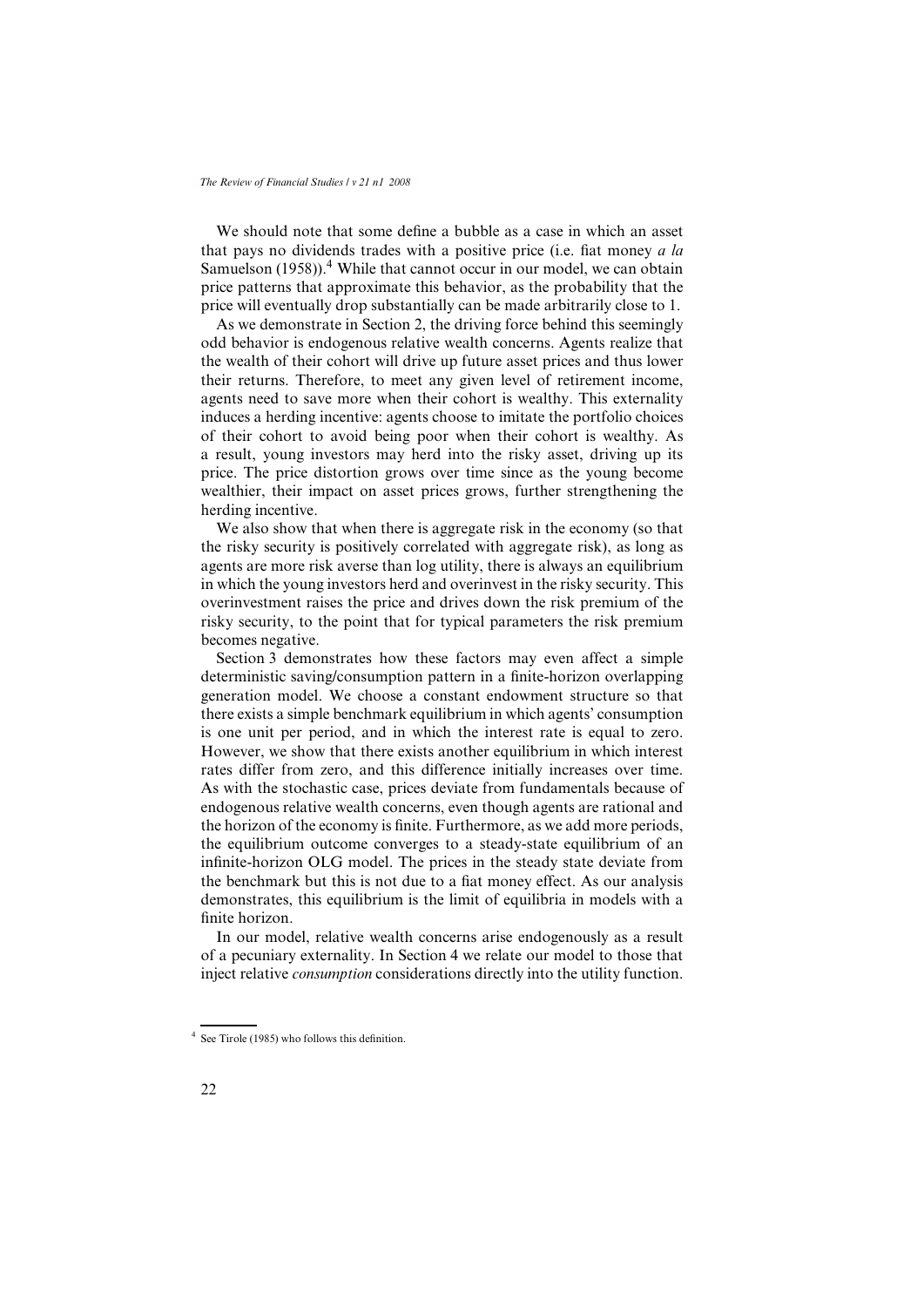This captures the fact that agents care directly about what others consume. We refer to this approach as an *exogenous* specification of relative utility.

With either exogenous or endogenous relative utility, we analyze the conditions that are required for bubble-like behavior to arise in equilibrium. Our analysis emphasizes a general equilibrium approach. We show that there are two key requirements. First, relative wealth concerns must be sufficiently strong. Second, there must be sufficient heterogeneity across agents' preferences. If agents are identical, a representative agent characterization will prevail and prices will be determined by aggregate fundamentals. In our setting, agents can be separated into distinct *communities* based on their preferences; in the overlapping generations setting a community is an age cohort. Because of different herding incentives, these communities trade with each other, breaking the link between aggregate consumption and asset prices. However, we show that the ''keeping up with the Joneses'' property of preferences alone are not sufficient to sustain herding in equilibrium, and derive a more stringent necessary condition in Section 4.

### **1. Related Literature**

This paper is related to several strands of the literature. First the paper is related to the literature that examines relative wealth concerns (e.g., Frank (1985)). In the finance literature, Abel (1990) was the first to introduce relative considerations in his paper on ''catching up with the Joneses.'' His exogenous preferences approach was the basis for Gali (1994), who analyzes the potential impact of consumption externalities on the equity risk premium. Bakshi and Chen (1996) show that when investors care about other investors wealth prices can be more volatile. Our approach is somewhat closer to Gali (1994) and Bakshi and Chen (1996) than to Abel (1990), as agents care about wealth (consumption) relative to current, as opposed to lagged, aggregate wealth (consumption) per capita. We differ from this literature in that we examine how relative considerations can arise endogenously, and we focus on bubble-like behavior in financial markets.

The mechanism leading to herding in our model differs from papers in which herding incentives in investment are an outcome of managers' concerns about their reputation. For example, Scharfstein and Stein (1990) show that when a manager's ability is *ex ante* unknown, then he may choose to follow the actions of other managers.

There is an extensive literature on bubbles in financial markets. We clearly do not have the space here to survey this vast literature (see Brunnermeier (2001) for an excellent survey). Instead we just note that our model is fully rational, with prices being endogenous as they are obtained by crossing demand and supply in the usual way. We do not rely on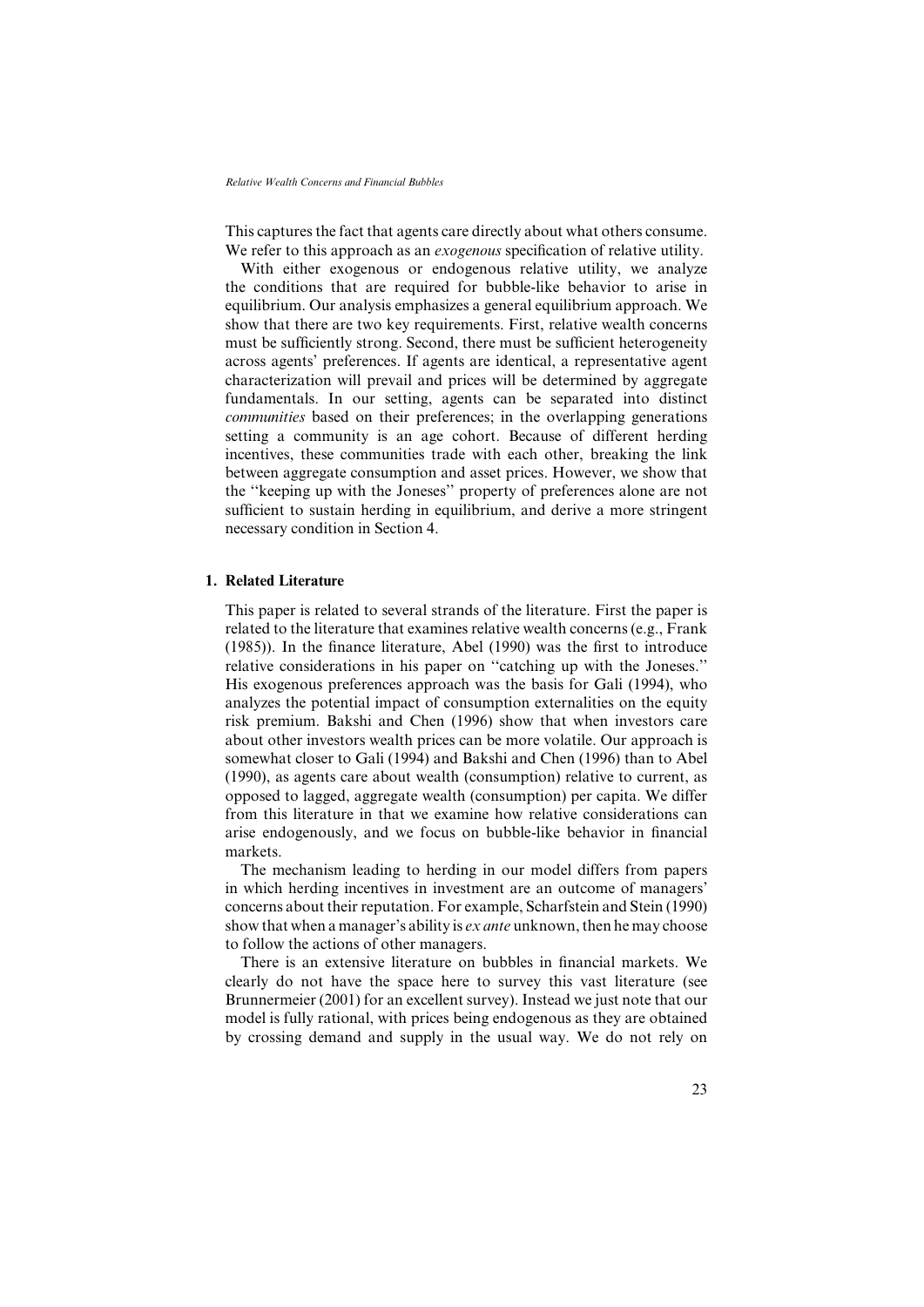an infinite horizon and/or ''fiat money.'' While Allen and Gale (2000), and Allen, Morris, and Postlewaite (1993) describe finite-horizon models in which bubbles occur, these models rely on asymmetric information and short sales or liquidity constraints. In our model, all agents are symmetrically informed, and short sales are unrestricted.

The one key imperfection in our framework is the fact that markets are incomplete. From a technical perspective our analysis is therefore related to the classic literature on incomplete markets. This literature has shown that with incomplete markets and multiple goods, one could expect multiple equilibria, some of which are not even constrained efficient [see, for example, Hart (1975); Stiglitz (1982), and Geanakoplos and Polemarchakis (1986)]. We note, however, that the incompleteness in our model arises from limited participation (unborn agents cannot trade) rather than an absence of securities. More closely related are models of extrinsic uncertainty, or sunspots, introduced by Cass and Shell. The equilibrium we describe in Section 2 in the absence of aggregate risk is an example of what Cass and Shell (1983) call a "sunspot equilibrium." This is because prices and the allocation of resources depend on a purely extrinsic random variable—the payoff of the risky security is unrelated to fundamentals.<sup>5</sup> Our results are distinct from this literature, however. In both the setting with aggregate risk in Section 2, and in the purely deterministic setting of Section 3, our equilibria are no longer sunspots. Also, in our analysis, we focus on the characterization of the price dynamics, as opposed to existence results. Finally, we demonstrate the link between relative wealth concerns and potential sunspots, and show how herding incentives can create price bubbles in a finite and standard economy.

Gomez, Priestley, and Zapatero (2006) develop and test an international asset pricing model in which agents care about the contemporaneous average consumption in their country. They are the first to demonstrate empirically that such preferences can lead to negative risk premium for the domestic risk factor, which is similar to the bubble-like distortions identified here. They further show that their exogenous preference model yields similar predictions to an endogenous specification, such as in our article. Importantly, using cross-country data they find significant empirical support for these effects, showing that negative domestic risk premia arise in an international multifactor asset pricing model. Here we demonstrate how these effects may produce bubble-like price dynamics.

Finally, our article is related to DeMarzo, Kaniel, and Kremer (2004). The important difference is that the focus here is on price effects rather than portfolio choices. In DeMarzo, Kaniel, and Kremer (2004), we eliminated

<sup>5</sup> One distinction of our example from the typical construction of a sunspot equilibrium is that ours does not rely on randomization over multiple equilibria in the subgame. (Though, see the appendix of Cass and Shell (1983) for another example that is not a mere randomization).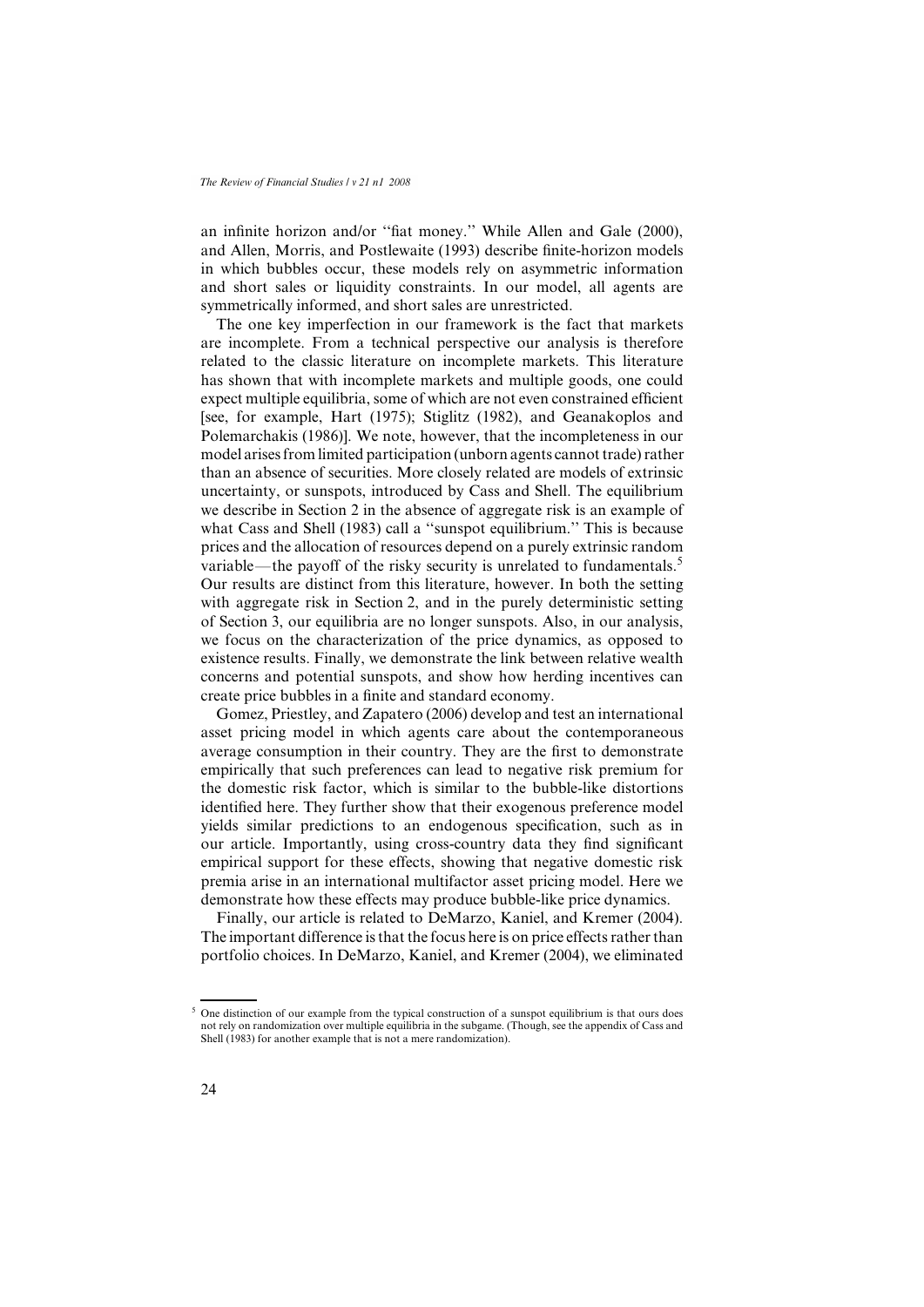price effects by assuming that communities are symmetric. In addition, in that paper only a static model is considered. The reason for this focus was the desire to obtain a simple closed-form solution and concentrate on the implications for portfolio choice. Here we analyze a dynamic model in which we can examine price effects and bubble-like behavior, though the cost is that we must rely in many cases on numerical solutions.

### **2. A Model of Speculative Bubbles**

We describe a model in which agents support prices that deviate substantially from ''aggregate fundamentals'' despite the fact that they know the bubble is unlikely to persist. Two important features of our model are that it has a finite horizon and that there is no asymmetric information.

We use a variant of a finite overlapping generations model for our analysis. There are three dates (0, 1, 2) and three types of agents: Middleaged (M) agents live at dates 0 and 1, Young (Y) agents live at dates 0, 1, and 2, and Unborn agents (U) live at dates 1 and 2. Table 1 shows the consumption good endowments of the different agent types, where ''—'' specifies that an agent type does not exist during a period and ''0'' specifies that the type exists but has no endowment. For simplicity, we assume that date 0 consumption has already occurred, so that there is no endowment at that date.<sup>6</sup>

All agents maximize a time separable CRRA utility function over consumption in dates  $t = 1,2$ , where we simplify the analysis by assuming no discounting. Young and unborn agents maximize  $(1 - \gamma)^{-1} E(c_1^{1-\gamma} + c_2^{1-\gamma})$ , where  $c_t$  denotes consumption at date *t*. Middleaged agents, who consume only at date 1, maximize  $(1 - \gamma)^{-1} E(c_1^{1-\gamma})$ . To highlight the role of relative wealth considerations, we first assume all endowments are riskless. We will consider aggregate endowment risk later in the section.

To introduce the possibility of speculative trade, we allow agents to trade two short-lived securities, both in zero net supply. Suppose that the probability of rain in each period is 50%. Each period, agents may trade:

- a risky security that pays two units of consumption next period if it rains and zero if it does not;
- a risk-free bond that pays one unit of consumption next period with certainty.

With riskless endowments and risk-averse agents, the standard equilibrium analyzed in this setting is as follows: At date 0, young and middle-aged agents do not trade at all, and at date 1, young and unborn

<sup>6</sup> The analysis would be similar, though more complicated, if we included date 0 consumption as well.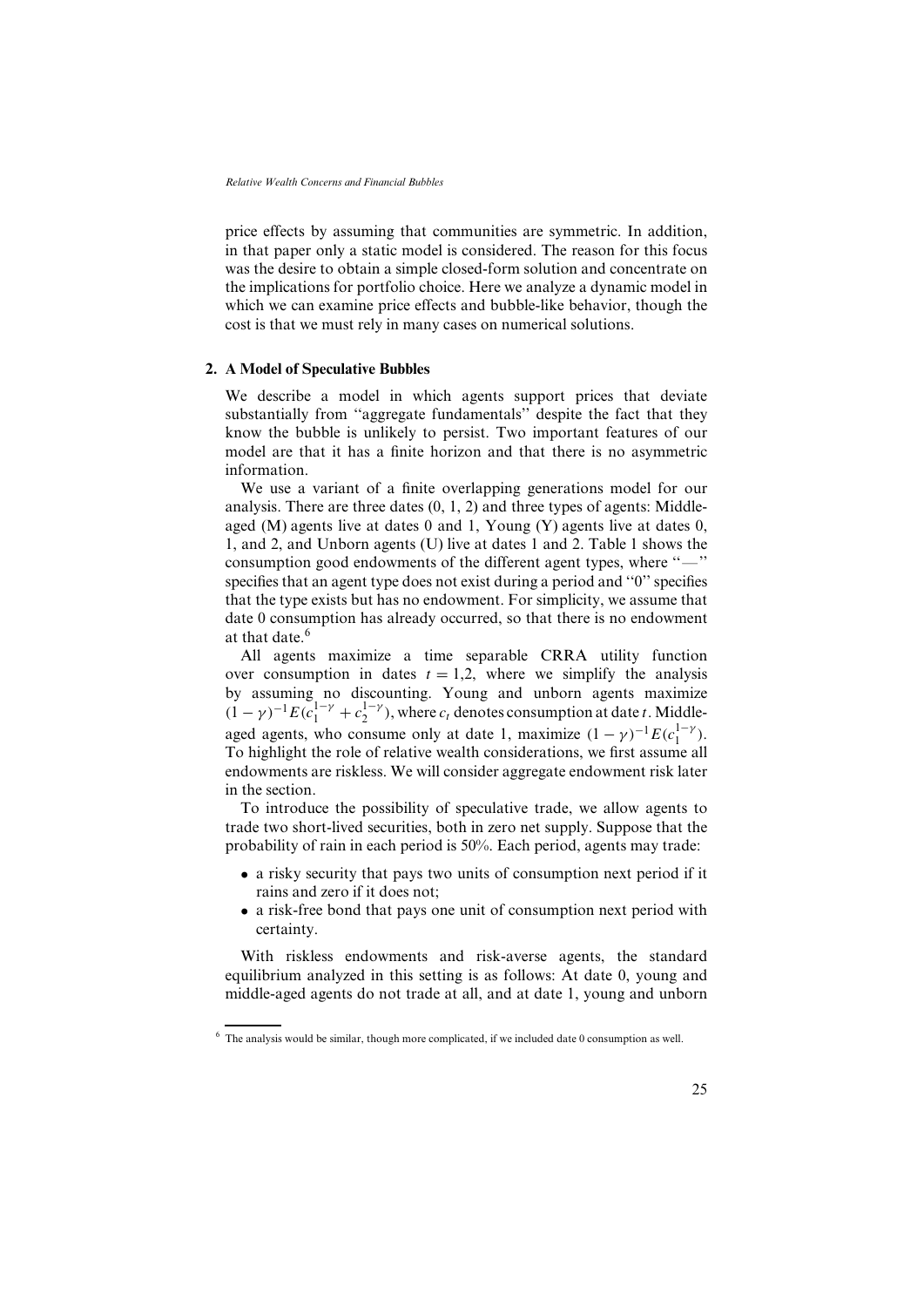| Endowments of middle agen, young and unborn agents |              |                      |                |  |  |  |  |
|----------------------------------------------------|--------------|----------------------|----------------|--|--|--|--|
| Date                                               |              |                      |                |  |  |  |  |
| Middle-aged<br>Young<br>Unborn                     | U<br>O<br>__ | $e_{M1}$<br>$e_{Y1}$ | __<br>$e_{U2}$ |  |  |  |  |

**Table 1 Endowments of middle-aged, young and unborn agents**

agents trade the risk-free bond to smooth consumption. Because agents hold no risk, the risky security will not command a risk premium. Because the expected payoff of the risky security is the same as the payoff of risk-free bond, both securities will have the same equilibrium price.

As our analysis will show, however, even with riskless endowments equilibria exist in which speculative trade occurs at date 0 between young and middle-aged agents, with these agents taking on non-fundamental risk.<sup>7</sup> This trade is motivated by the young agents' concern over the competition they will face at date 2. Speculative purchases of the risky security by the young agents will raise its price substantially above the price of the risk-free bond, implying a negative risk premium. We initially consider the basic setting with only a single round of speculative trading between date 0 and date 1. Having established the key insights for that simpler case, we then allow multiple rounds of speculative trade and consider the resulting price dynamics.

The fact that a speculative bubble arises in our model depends on the fact that the markets are incomplete. The incompleteness is *not* due to a missing asset but due to unborn agents being unable to trade at time zero, prior to being born. Without incompleteness the first welfare theorem would apply, and we would not get an inefficient outcome. If the unborn agents were able to trade at time zero, they would make offsetting trades that would eliminate the possibility of an equilibrium with speculative trading.

#### **2.1 A single round of speculative trade**

In our model, speculative trade results from relative wealth concerns. It is the young agents in our model who are subject to these concerns. Young agents know that at date 1 they will engage in nonspeculative trade with the now unborn agents, exchanging date 1 consumption for date 2 consumption. However, they will be competing with other agents in their cohort to conduct this trade. Thus, the price at which they can make this exchange— that is, the equilibrium interest rate—will be determined by the wealth of their cohort.

 $7$  Note that with risk-free endowments, any stochastic payoff is unrelated to aggregate fundamentals. We begin with an economy without aggregate risk to make it easiest to see our results. But we will show later in this section that with aggregate risk the equilibrium we describe will no longer be a ''sunspot,'' yet will still behave as a bubble.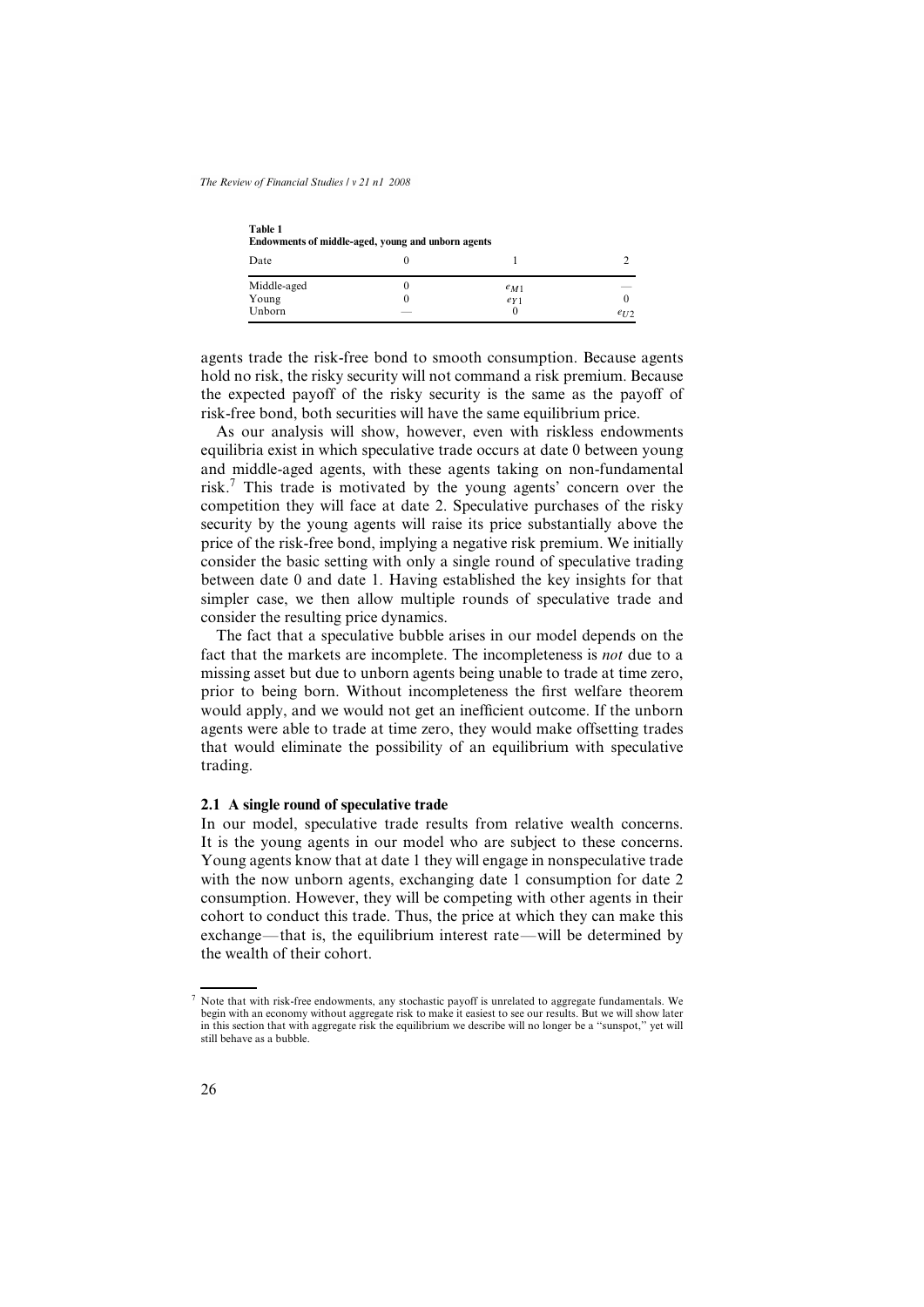**2.1.1 Date 1 trading.** Middle-aged agents, at the end of their life, will simply consume all their wealth. Thus, between dates 1 and 2, the model is a standard two-date exchange economy involving the young and unborn agents. As such, standard results imply that no speculative trade will occur, and trading between young and unborn agents utilizes only the risk-free asset.

With CRRA utility, young and unborn agents' consumption across the two dates will be proportional to each other. The (gross) equilibrium interest rate  $R_1$  at date 1 will be determined by the aggregate equilibrium holdings of date 1 consumption goods by the young generation, which we denote by  $W_{Y1}$ , and the date 2 endowment of consumption goods  $(e_{U2})$  of the unborn agents:

$$
R_1 = \left(\frac{e_{U2}}{W_{Y1}}\right)^{\gamma} \tag{1}
$$

That is, the equilibrium interest rate at date 1 is increasing in the aggregate consumption growth rate of the young and unborn agents. A standard derivation shows that given  $R_1$ , the indirect utility of a young agent with wealth *w* (measured in date 1 consumption units) is given by:

$$
\frac{1}{1-\gamma}w^{1-\gamma}\left(1+R_1^{(1-\gamma)/\gamma}\right)^{\gamma}
$$
 (2)

Naturally, this indirect utility function is increasing in  $R_1$ —a higher interest rate makes it easier for the young to save for retirement (note that when  $\gamma > 1$ , utility is negative).

Combining (1) and (2), we conclude that the indirect utility of a young agent is given by:

$$
v(w, W_{Y1}) = \frac{1}{1 - \gamma} w^{1 - \gamma} \left[ 1 + \left( \frac{W_{Y1}}{e_{U2}} \right)^{\gamma - 1} \right]^{\gamma}
$$
 (3)

If  $\gamma > 1$ , then the marginal indirect utility of a single young agent is increasing in the aggregate wealth of other young agents. In this case, there is an important strategic complementarity between young agents: each young agent prefers to have a positive correlation between his own wealth and the wealth of his cohort. This property is critical in generating the price dynamics we are interested in (see Section 3 for further discussion).

**2.1.2 A speculative equilibrium.** We can now solve for an equilibrium at date 0 in this economy as though it were a standard exchange economy between young and middle-aged agents, terminating at date 1, and with the young agents' preferences over consumption at date 1 given by the indirect utility function (3). Because there is no consumption at date 0, we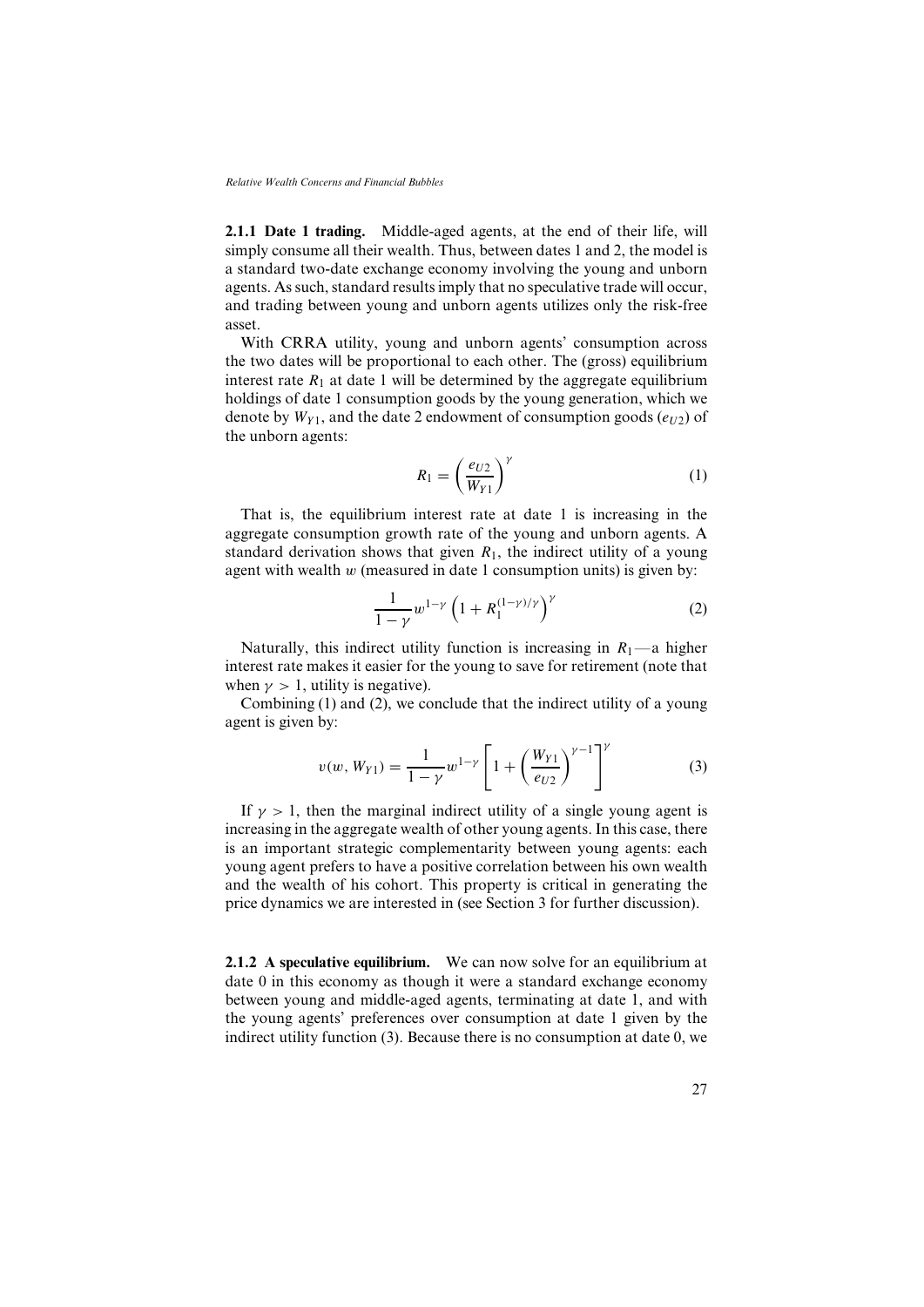let the risk-free bond be the numeraire, and let  $p_0$  denote the price at date 0 of the risky security relative to the risk-free bond.

To derive the equilibrium, consider the optimal response of a single young agent to the aggregate actions of the other young agents. We examine the reaction to a speculative bias in the portfolio of the young cohort, which we denote by  $\sigma$ . That is, suppose young agents hold portfolios such that  $W_{Y1} = c(1 + \sigma)$  if it rains and  $W_{Y1} = c(1 - \sigma)$  if it does not, for some constant *c*. If young agents take no risk then  $\sigma = 0$ ; if they hold a positive amount of the risky security then  $\sigma > 0$ . Given an aggregate bias  $\sigma$  of the young cohort, we compute the optimal bias for an individual young agent (assuming all other cohorts are also optimizing). We denote the optimal bias in his portfolio by  $m(\sigma)$ . Equilibrium then corresponds to a fixed point  $m(\sigma) = \sigma$ , in which it is optimal for each individual young agent to choose the same bias as his cohort.

We derive the function  $m(\sigma)$  as follows. Given the aggregate trades of the young, the aggregate consumption of the middle-aged agents can be determined by market clearing. The marginal rate of substitution of these agents then determines the equilibrium price ratio,  $p_0$ , as follows:

$$
\frac{p_0}{2 - p_0} = \left(\frac{e_{Y1} + e_{M1} - c(1 + \sigma)}{e_{Y1} + e_{M1} - c(1 - \sigma)}\right)^{-\gamma}
$$
(4)

The right-hand side of (4) is the marginal rate of substitution of the middle-aged agents between rain and no-rain states. Because buying two bonds and shorting the risky security pays two units of consumption if it does not rain, the left-hand side is the relative price of consumption across these states.

Note that purchasing the risky security and shorting the bond shift consumption from the no-rain state to the rain state. Thus, the young agents must satisfy the budget constraint:

$$
e_{Y1} = c + c\sigma(p_0 - 1) \tag{5}
$$

Together, Equations (4) and (5) allow us to solve for *c* and  $p_0$  as a function of the aggregate bias  $\sigma$  of the young agents. Given the price *p*<sub>0</sub>, we then solve for the optimal trade  $m(\sigma)$  of an individual young agent, given the indirect utility function (3). This utility function takes into account the aggregate impact of the young agents on the interest rate that will prevail at date 1.

Despite the complexity of the above procedure, the following simple condition suffices for the existence of a speculative equilibrium: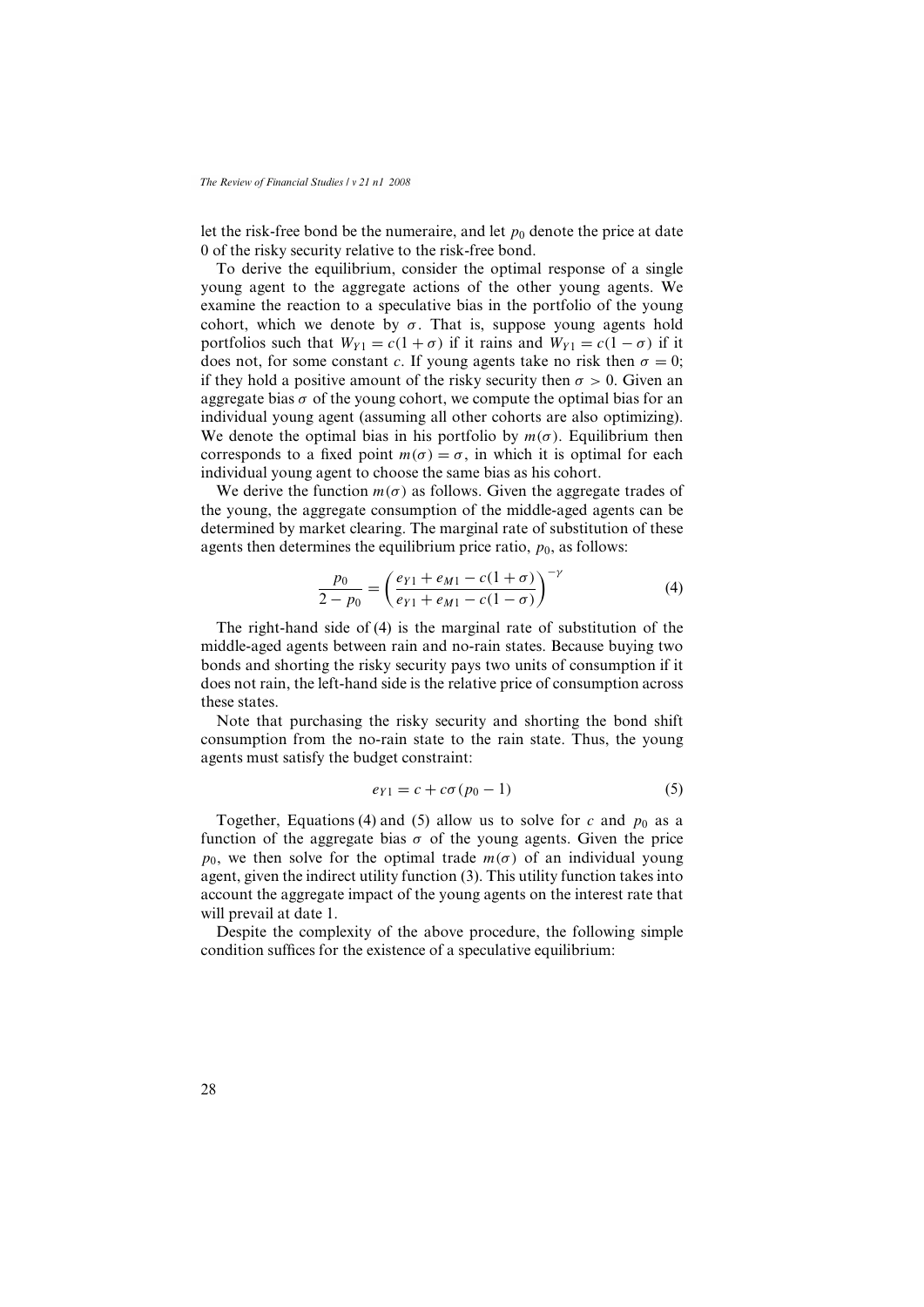**Proposition 1.** *There exists a speculative equilibrium (i.e.,*  $m(\sigma) = \sigma$  *with*  $\sigma > 0$  *and*  $p_0 > 1$ *)* if

$$
\gamma > 2 + \frac{e_{Y1}}{e_{M1}} + \left(\frac{e_{U2}}{e_{Y1}}\right)^{\gamma - 1} \left(1 + \frac{e_{Y1}}{e_{M1}}\right) \tag{6}
$$

Note that to satisfy (6), agents must be sufficiently risk averse. The degree of risk aversion required increases with endowment of the young relative to middle-aged,  $e_{Y1}/e_{M1}$ . Intuitively, if the middle-age community is small, the price impact of the young traders is large, making it more difficult to support a speculative equilibrium. Finally, the condition is more easily satisfied if the endowment of the unborn is low, as a decrease in  $e_{U2}$  makes the price of the date 2 consumption good (that is, the interest rate) more sensitive to the young cohort's wealth.

Figure 1 illustrates the young agents' optimal response function *m* for the case in which all endowments are equal to 1 and  $\gamma = 6$ . Also shown for reference is the optimal response  $m<sub>o</sub>$  for the middle-aged agents who do not have relative wealth concerns. Note that they find it optimal to trade against the bias.

As Figure 1 shows, one equilibrium is the benchmark, nonspeculative equilibrium with  $m(0) = 0$ . In this equilibrium, there is no trade at date 0,



#### **Figure 1**

**Optimal response** *m(σ )* **of a Young agent if Young cohort has aggregate bias** *σ*

Note the two equilibria corresponding to the two fixed points of *m*: The benchmark, nonspeculative equilibrium  $\sigma = 0$ , and the speculative equilibrium with  $\sigma > 0$ . The function  $m<sub>o</sub>$  shows the optimal response of the middle-aged cohort, who is not subject to relative wealth concerns.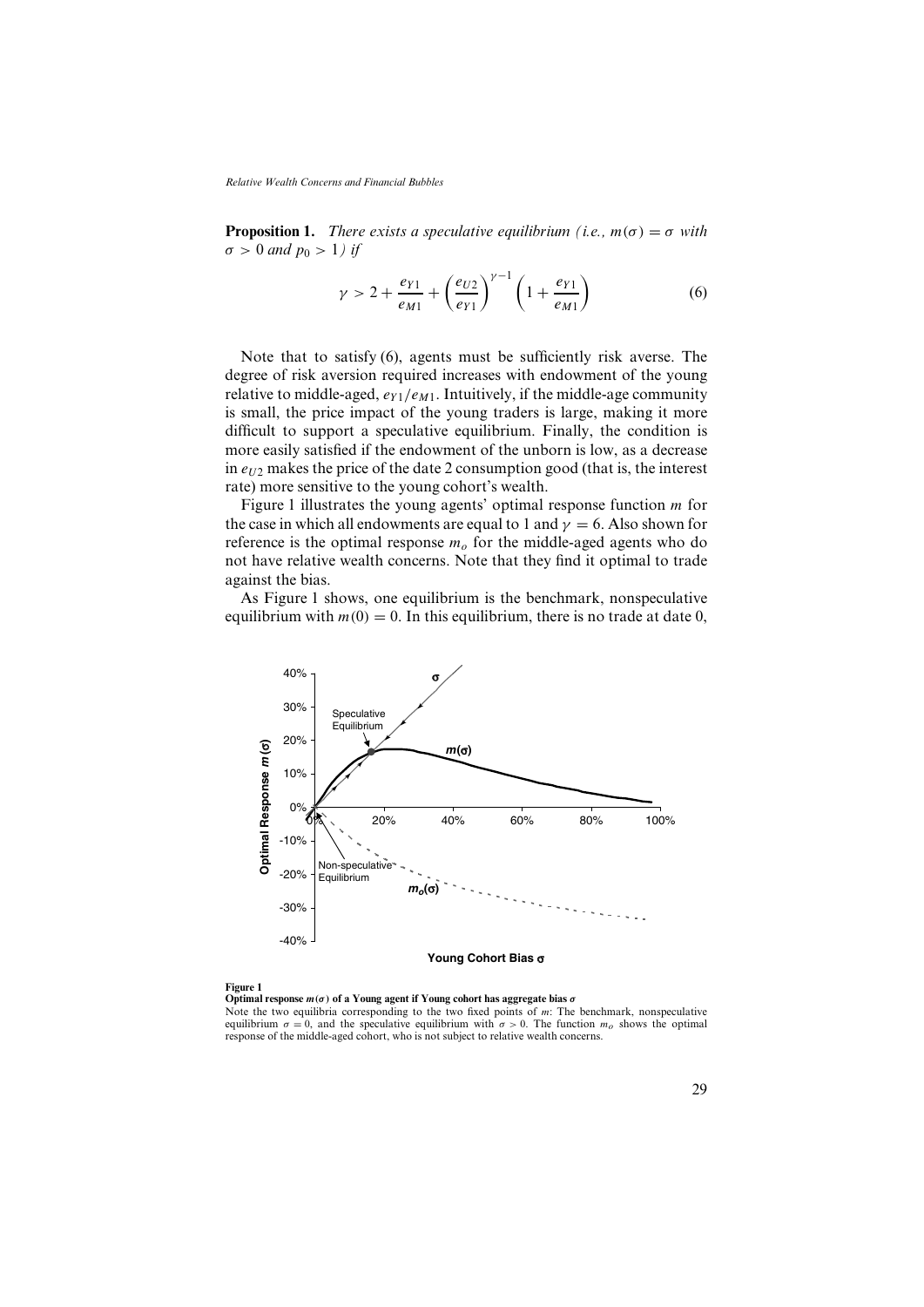and at date 1 the young and unborn agents smooth consumption given a gross interest rate  $R_1 = 1$ , and so consume 0.5 each period.

There is another, speculative equilibrium with  $\sigma = 16.4\%$ . In this equilibrium, the relative price of the risky security is  $p_0 = 1.67$ .<sup>8</sup> The existence of the speculative equilibrium arises from the fact that for any small bias in the portfolio of the young cohort, individual young agents will optimally react with a larger bias in their own portfolios as they attempt to hedge the fluctuations in next period's interest rate.

Table 2 describes equilibrium wealth, consumption, and interest rates in the speculative equilibrium. Because the young buy the risky security, the middle-aged must sell it, reducing their consumption in the rain state. Given its negative correlation with their wealth, the middle aged will demand a high price of  $p_0 = 1.67$  for the risky security. If we normalize the length of a generation to be 25 years, this price corresponds to a negative risk premium of  $-2.03\%$ .

The young pay  $p_0 - 1 = 0.67$  to shift one unit of wealth to the rain state, so that a bias of 16.4% reduces their expected wealth to  $c = 1/[1 + 16.4\%(67)] = 0.901$ . The young agents' wealth in the rain state of  $c(1 + \sigma) = 0.901(1.164) = 1.049$ , relative to the unborn's endowment of 1 in date 2, drives down the gross equilibrium interest rate to  $R_1 = 0.752$ , which corresponds to a net annual interest rate of  $r_1 = 0.752^{1/25} - 1 = -1.13\%$ . Given the low interest rate in the rain state, the young must save a great deal to fund their retirement. As a result, they consume only  $0.462/1.049 = 44\%$  of their wealth at date 1.

By contrast, in the no-rain state the young have wealth of only  $c(1 - \sigma) = 0.753$  at date 1. But because of the high interest rate  $r_1 = 7.06\%$ , they can afford to consume  $0.606/0.753 = 80\%$  of their wealth at date 1 and still save adequately for retirement. Thus, even though the young have higher wealth at date 1 in the rain state, because of the endogenous fluctuation in interest rates, they can afford to consume more at date 1 in the no-rain state. In fact, their consumption at date 1 is perfectly correlated with the middle-aged agents. Thus, the effect of date 1 interest rates on the young agents' ability to save for retirement explains their willingness to hold the risky security at date 0, despite its negative risk premium.

Note that in this equilibrium, speculative behavior creates endogenous risk, which then rationalizes the speculative trades. The equilibrium described above satisfies our definition of a bubble. The risky asset pays on average 1 and is uncorrelated with the aggregate endowment which is deterministic. Hence, a current price that exceeds one indicates a negative risk premium. Moreover, this negative risk premium is common knowledge. Though they are risk averse, the young agents hold the risky

By symmetry, an additional speculative equilibrium exists with  $\sigma = -16.4\%$ . Without loss of generality Figure 1 plots only the range  $\sigma > 0$ .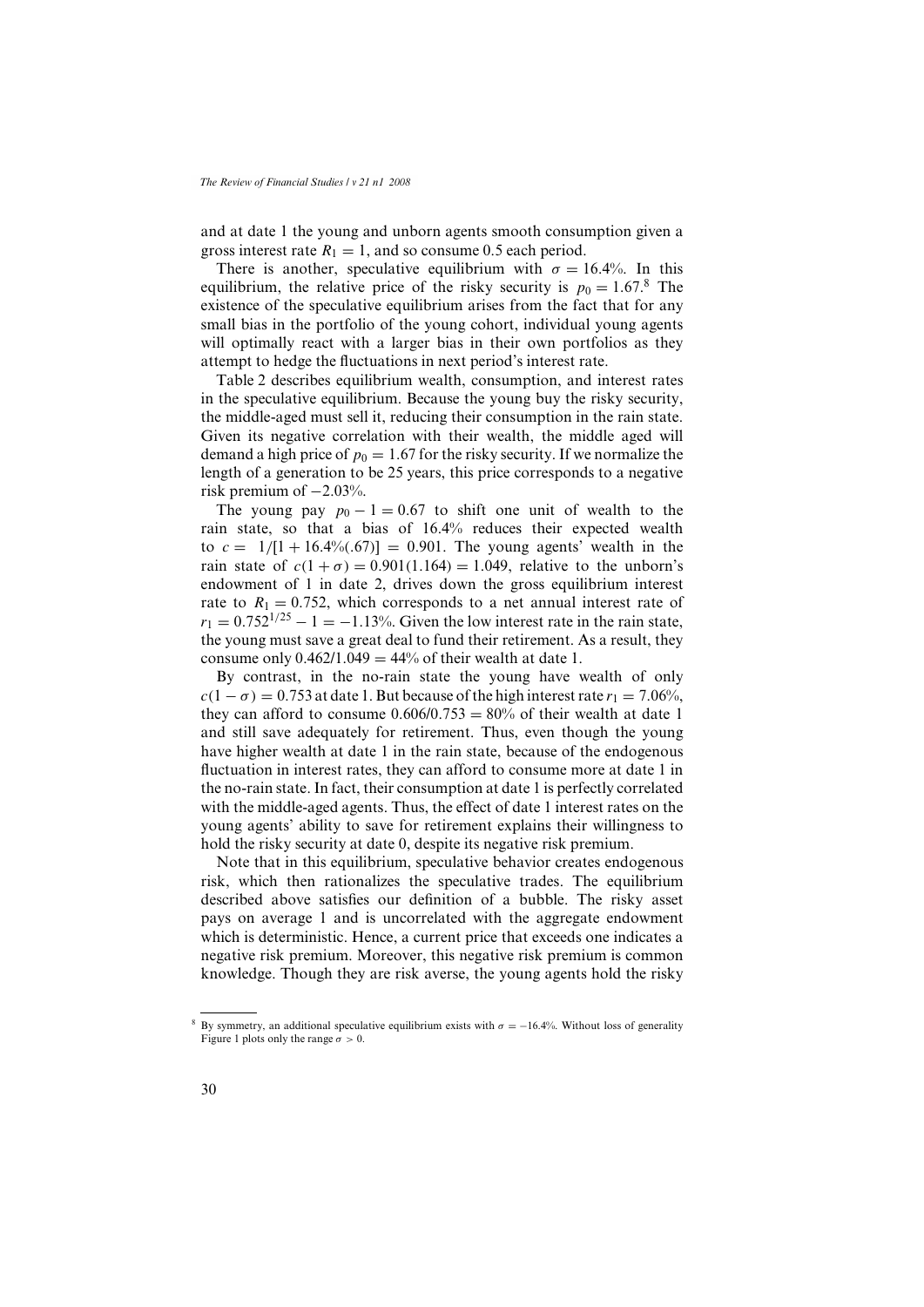| " verified computerprioril enter mitte cot intege in the pressure equinibilities |                |                |                 |                   |                |  |  |  |  |
|----------------------------------------------------------------------------------|----------------|----------------|-----------------|-------------------|----------------|--|--|--|--|
|                                                                                  | Date 1 wealth  |                | Annual interest | Young consumption |                |  |  |  |  |
| <b>State</b>                                                                     | Middle-aged    | Young          | rate $r_1$ (%)  | Date 1            | Date 2         |  |  |  |  |
| Rain<br>No rain                                                                  | 0.951<br>1.247 | 1.049<br>0.753 | $-1.13$<br>7.06 | 0.462<br>0.606    | 0.441<br>0.806 |  |  |  |  |

**Table 2 Wealth, consumption, and interest rates in the biased equilibrium**

asset because others in their cohort do so. If a young agent chose not to hold the risky asset, the agent would face the risk that others who do would drive down the equilibrium interest rate next period when the asset pays off, and the agent would face a high cost of saving for retirement.

As Figure 1 shows, relative wealth concerns induced by incomplete markets are critical for the existence of a bubble. If the model ended at date 1, the young agents' optimal response would equal that for the middle-aged agents,  $m_0$ , and the unique equilibrium would be  $\sigma = 0$ . Alternatively, if the model continued until date 2, but unborn agents could trade at date 0, young and unborn agents would trade at date 0 to hedge their exposure to interest rate risk, and again the unique equilibrium would be  $\sigma = 0.9$  We emphasize, however, that the nature of the incompleteness in our model is not due to missing assets. Adding arbitrary assets to the economy (including, for example, interest rate derivatives) would have no effect on the equilibrium shown, as long as the unborn were still unable to participate in trading before date  $1<sup>10</sup>$ 

Relative wealth concerns, however, mean that for low levels of bias, other young agents are induced to herd and trade with the bias rather than against it, causing *m* to increase with  $\sigma$  initially. When relative wealth concerns are sufficiently strong, as in this example, a speculative equilibrium is possible.

### **2.2 Stability**

Under the conditions of Proposition 1, both the benchmark and a speculative equilibrium exist. However, we argue that the more natural outcome is in fact the equilibrium that exhibits price distortions. One refinement criteria that has been used in the literature is that of tâtonnement *stability*. <sup>11</sup> The definition of stability relies on an iterative procedure in which agents update their strategies on the basis of the current outcome. A stable solution has the property that if the economy is nearby, agents' best

Note that in the speculative equilibrium illustrated, the unborn would like to hedge against high interest rates (they need to borrow at date 1), and so would sell the risky security if they could trade at date 0.

<sup>&</sup>lt;sup>10</sup> In other words, because there are only two endogenous states, with two securities markets are already effectively complete, and adding new securities will not change the equilibrium.

<sup>&</sup>lt;sup>11</sup> The first to study tâtonnement stability was probably Leon Walras; a more recent reference can be found in Mas-Colell, Whinston, and Green (1995, see section 17.H).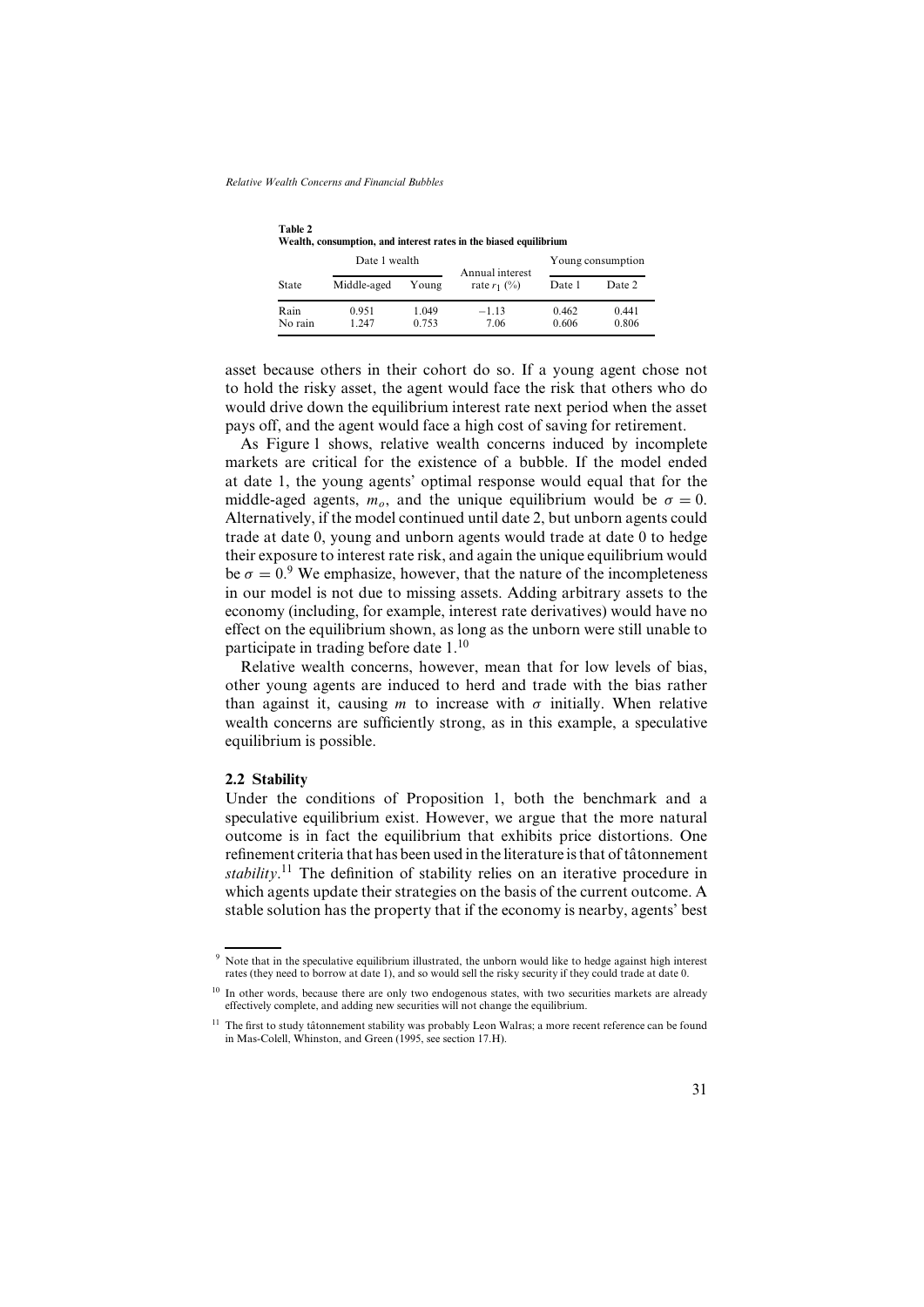responses will move the economy closer to the equilibrium (rather than farther away).<sup>12</sup> If we imagine a process in which young agents gradually update their portfolios to be an optimal response to the choices of other young agents, we are led to the following notion of stability:

**Definition 1.** *An equilibrium*  $\sigma$  *is locally stable if for every*  $\hat{\sigma}$  *in a neighborhood of*  $\sigma$  *and*  $k > 0$ , *the process*  $\sigma(t)$  *defined by*  $\sigma(0) = \hat{\sigma}$  $and \sigma'(t) = k(m(\sigma(t)) - \sigma(t))$  *converges to*  $\sigma$ *. An equilibrium is globally unstable if for any*  $k > 0$  *and*  $\sigma(0) \neq \sigma$ , *the process*  $\sigma(t)$  *does not converge*  $to \sigma$ .

In a one-dimensional context, stability is equivalent to the reaction function crossing the 45-degree line from above. As we can see in Figure 1, the speculative equilibrium is stable: when  $\sigma$  is below the equilibrium, young agents increase their holdings of the risk security, and when *σ* is above the equilibrium, they reduce their holdings. The benchmark equilibrium, however, is globally unstable. This holds generally, and follows from the fact that  $m'(0) > 1$  and  $m(1) < 1$ , as we show in the proof of Proposition 1. Hence we conclude that:

**Proposition 2.** *Under the conditions of Proposition 1, the benchmark*  $equilibrium$  *in which*  $\sigma = 0$  *is globally unstable and the speculative equilibrium is locally stable.*

### **2.3 Aggregate risk**

Thus far, we have assumed all endowments are riskless. This setting is simple and demonstrates the existence of a bubble; still the benchmark equilibrium also exists (though it is unstable). Here we show that with a small amount of aggregate risk, an equilibrium in which young agents take excessive risk always exists and is often unique.

Suppose that the date 1 endowment of the middle-aged agents is  $e_{M1}(1 + \sigma_0)$  in the event of rain, and  $e_{M1}(1 - \sigma_0)$  in the event of no rain, for some  $\sigma_0 > 0$ . Similarly, young agents have endowment  $e_{Y1}(1 + \sigma_0)$  and  $e_{Y1}(1 - \sigma_0)$  in the events of rain and no rain, respectively. Thus,  $\sigma_0 > 0$ represents the aggregate risk faced by middle-aged and young agents.

We compute the optimal reaction function *m* for the young agents (and similarly  $m<sub>o</sub>$  for the middle-aged agents) as before, adjusting pricing and budget Equations (4) and (5) to account for the aggregate endowment risk

<sup>&</sup>lt;sup>12</sup> One can view stability as corresponding to the iteration of "fictitious play" in the minds of the agents. A stable equilibrium is a limiting outcome of such a process.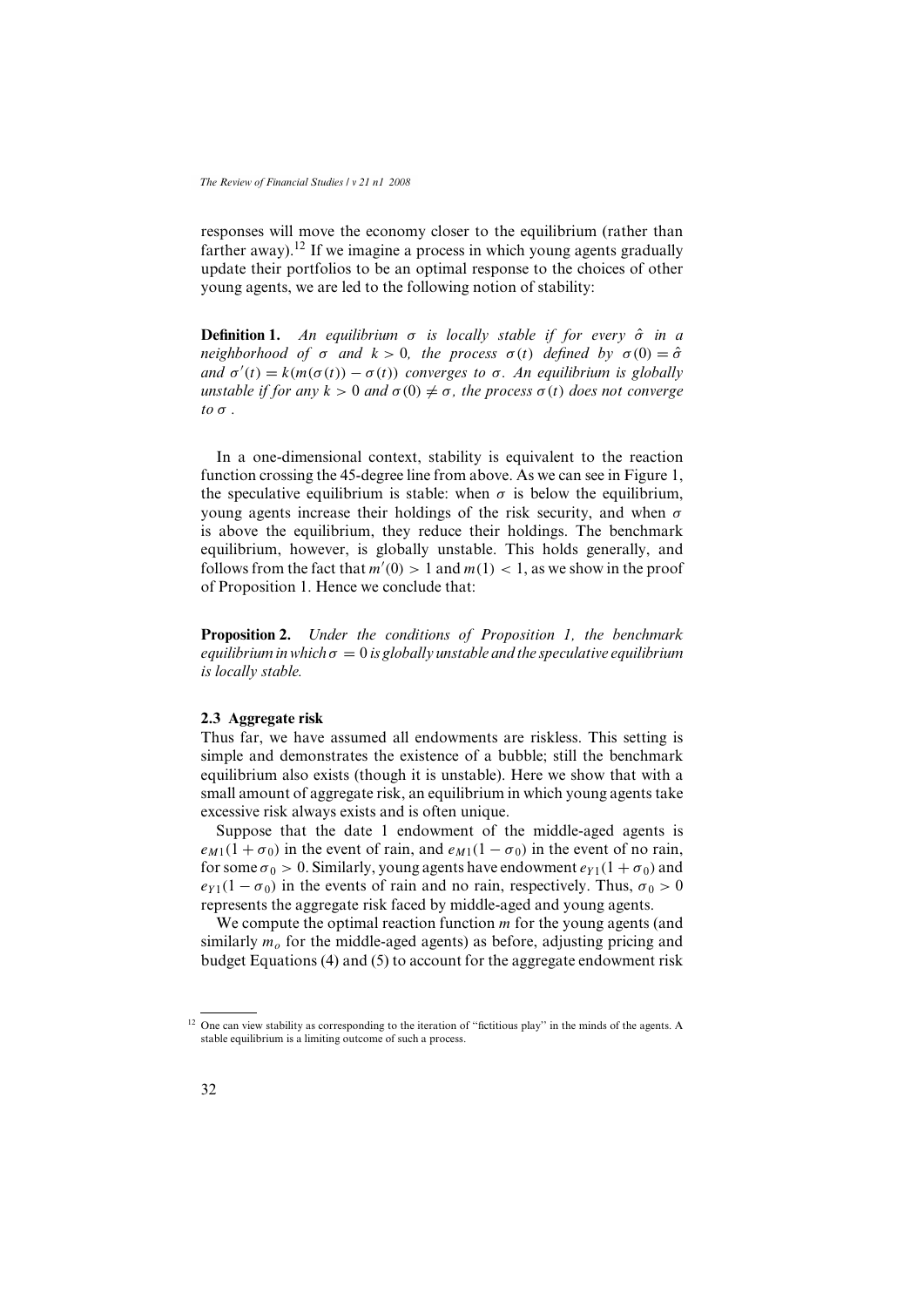at date 1:

$$
\frac{p_0}{2 - p_0} = \left(\frac{(e_{Y1} + e_{M1})(1 + \sigma_0) - c(1 + \sigma)}{(e_{Y1} + e_{M1})(1 - \sigma_0) - c(1 - \sigma)}\right)^{-\gamma},
$$
  

$$
e_{Y1}(1 + \sigma_0(p_0 - 1)) = c(1 + \sigma(p_0 - 1))
$$

In this case, we interpret  $\sigma$  as the total risk of the young agent's portfolio; thus, given their endowment risk of  $\sigma_0$ , the difference  $\sigma - \sigma_0$  is the risk induced by speculative trading. A speculative equilibrium is therefore one in which  $\sigma > \sigma_0$ .

Note that both types of agents hold an equal share of the aggregate date 1 endowment risk in proportion to their wealth. With CRRA utility, this allocation is Pareto optimal, and there would be no trade in equilibrium if there were no relative wealth concerns (that is, if the economy ended on date 1, or if the unborn could also trade at date 0). As Proposition 3 shows, however, with relative wealth concerns the young agents will hold excessive risk:

**Proposition 3.** *With aggregate risk*  $\sigma_0 > 0$ ,  $m_0(\sigma_0) = \sigma_0$  *and there would be no speculative trade absent relative to wealth concerns. However, if*  $\gamma > 1$ ,  $m(\sigma_0) > \sigma_0$ , and there exists a locally stable equilibrium with  $m(\sigma) = \sigma > \sigma_0$  *in which the young agents hold excessive risk.* 

Proposition 3 shows that in the presence of aggregate risk, we no longer need condition (6) for relative wealth concerns to bias the equilibrium outcome (i.e., we no longer need restrictions on the relative wealth of the different cohorts). It is enough that  $\gamma > 1$ .

In equilibrium, the young agents will drive up the price of the risky security, driving down its risk premium. But this will not automatically lead to a bubble under our definition. With aggregate risk the risky security now has a positive risk premium in the benchmark equilibrium, and the young must trade sufficiently to drive down its risk premium enough so that the risk premium becomes negative. A negative risk premium will induce the middle-aged agents to sell the risky asset beyond the point at which they have completely hedged their endowment risk; that is,  $m_0(\sigma) < 0$ .

Figure 2 illustrates an example in which a bubble occurs. In this example  $\gamma = 4$ , all expected endowments are equal to 1, and  $\sigma_0 = 10\%$ . Note that this example does not satisfy condition (6), and that absent relative wealth concerns,  $m_o(\sigma_0) = \sigma_0 = 10\%$  is the unique equilibrium. In our model, however, the unique equilibrium occurs with  $\sigma = m(\sigma) = 30.8\%$ , as shown in the figure, and  $c = 0.94$ . The position of the young agents is large enough so that the middle-aged agents hold a portfolio that implies that their wealth at time one is negatively correlated with the aggregate market risk, with bias  $m_o(\sigma) = -8.4\%$ . Thus the equilibrium risk premium of the risky security is negative with a relative price of  $p_0 = 1.33$ .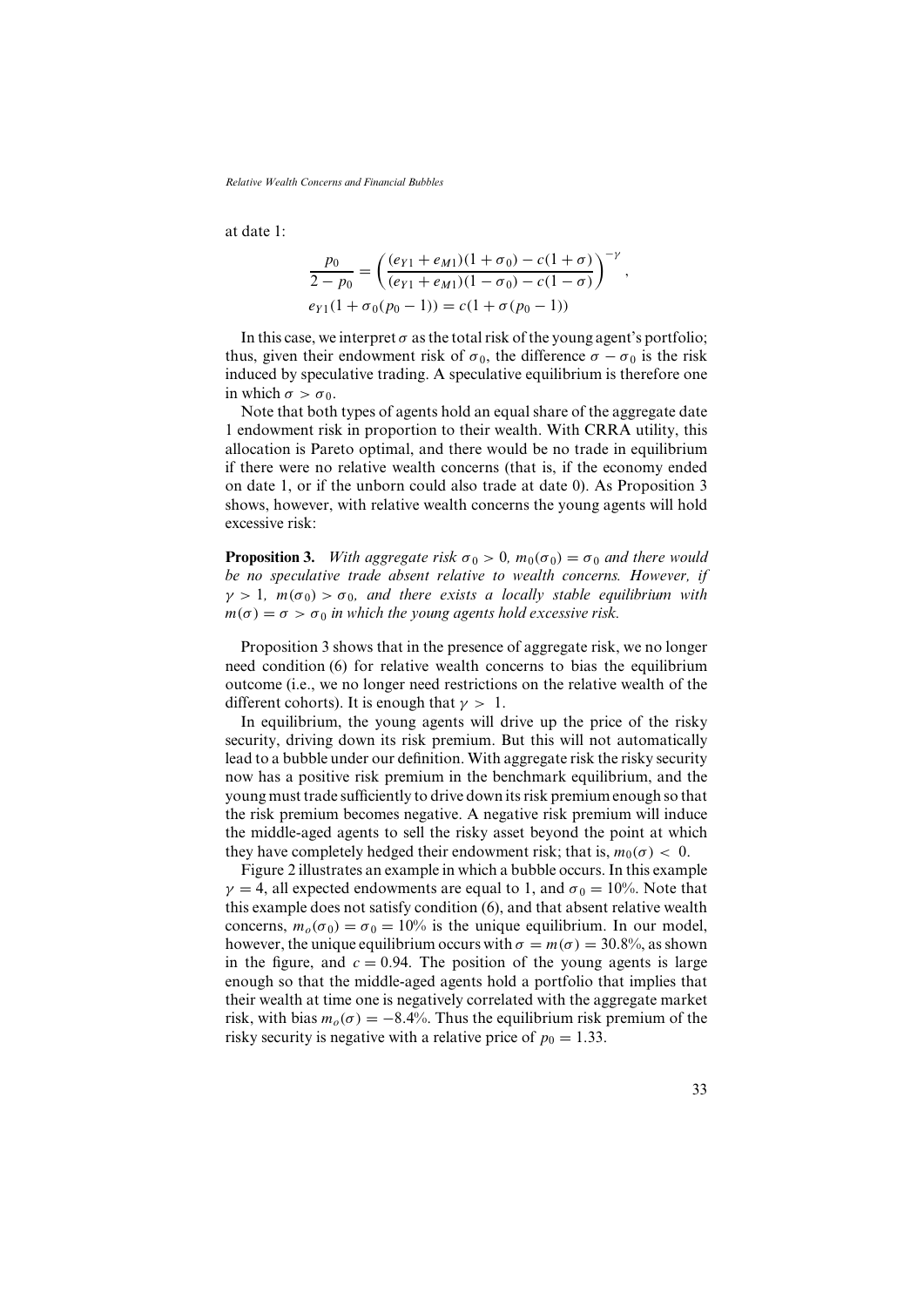

#### **Figure 2**

**Equilibrium with aggregate risk**

The economy has aggregate risk  $\sigma_0 = 10$ %, which is the Pareto optimal bias ( $m_o(\sigma_0) = \sigma_0$ ). Young agents herd and hold risk of over 30% in the unique equilibrium, however, leading to a negative risk premium.

#### **2.4 Creating bubbles**

What factors might cause bubbles to emerge in this economy? On the basis of our results thus far, two factors may lead to the emergence of a bubble:

**2.4.1** A demographic change. Condition (6) implies that the likelihood of a bubble increases with the wealth of the middle-aged agents relative to the young agents, as the young agents have a smaller impact on current security prices. The likelihood also increases with the wealth of the young agents relative to the unborn agents, as young agents have a larger impact on next period's investment opportunities. Thus, for example, a projected demographic decline (such as the one discussed recently in the context of the crisis in the social security system) may make the benchmark equilibrium unstable and lead to a bubble.

It is also the case (as we will show in the next section) that an increase in the wealth of the young cohort can have a nonmonotonic effect so that a bubble exists only if the wealth of the young agents is neither too high nor too low. As a result, bubbles might emerge or collapse as the relative wealth of the young agents fluctuates.

**2.4.2 An increase in aggregate risk.** As we have seen, the presence of aggregate risk can induce a bubble in equilibrium even when the benchmark equilibrium is stable absent aggregate risk. The intuition for this outcome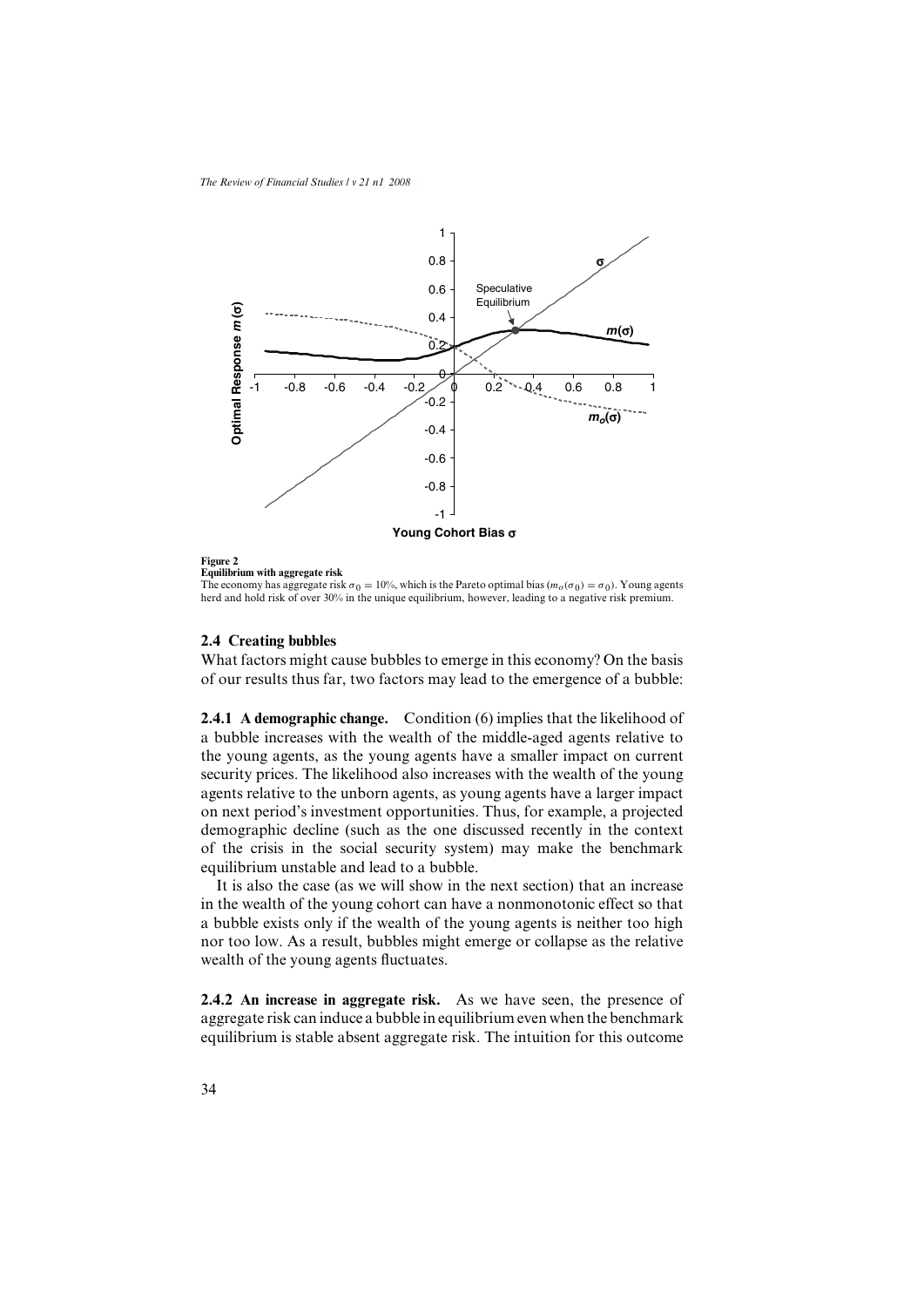is that with aggregate risk, young agents are forced to hold some of the risky security. But once they hold some of the risk, the herding effect of their relative wealth concerns induces them to hold much more of it, leading to a bubble. This effect increases with the amount of aggregate risk in the economy. Thus, an increase in aggregate risk could lead to the emergence of a bubble.

There are several other mechanisms that may also lead some young agents to hold risky portfolios and induce a herding response by the cohort:

**2.4.3 Portfolio constraints.** If some agents are constrained to hold undiversified portfolios (for example, as part of their labor income due to moral hazard), then if indirect utility exhibits a herding incentive, these agents will ''pull'' other community members towards undiversified portfolios.

**2.4.4 Differences of opinion.** Agents may have different priors. For example, some young agents might be optimistic about the fundamentals of the risky security. Once these agents buy the security, relative wealth concerns of other young agents will ''pull'' them to trade in the same direction as the optimistic investors.<sup>13</sup> Thus, rational young agents amplify the bias, instead of absorbing it, leading to emergence of a bubble equilibrium. Note that the instability of the benchmark equilibrium and the stability of the bubble equilibrium implies that even a very small ''optimism shock'' on part of a subset of the young cohort can shift the economy away from the benchmark equilibrium to the speculative equilibrium.

### **2.5 Multiple speculative trading rounds**

The relative wealth concerns of young agents can create distortions in the equilibrium prices of risky assets with just one round of speculative trade. We now show that with multiple rounds of speculative trade, bubble-like price dynamics can emerge.

In this equilibrium, as long as price distortions persist, they become more severe with time. The amplification along the bubble's path is due to the link between the returns of the risky assets and the wealth of the young cohort. As mentioned above, the young agents' portfolios are tilted towards the risky security. As a result, if it rains their wealth increases.

<sup>&</sup>lt;sup>13</sup> In a static one period model Miller (1977) argues that in the presence of short-sale constraints pessimists are sidelined from investing, so the optimist is the only marginal pricer leading to higher valuations. Harrison and Kreps (1978) were among the first to demonstrate how differences in beliefs across investors can lead to a speculative premium given an investor buys under the belief he can resell next period to someone with higher beliefs in the future. In their setup all investors face a short-sale constraint and the market price is higher than all investors' marginal valuations for the stock.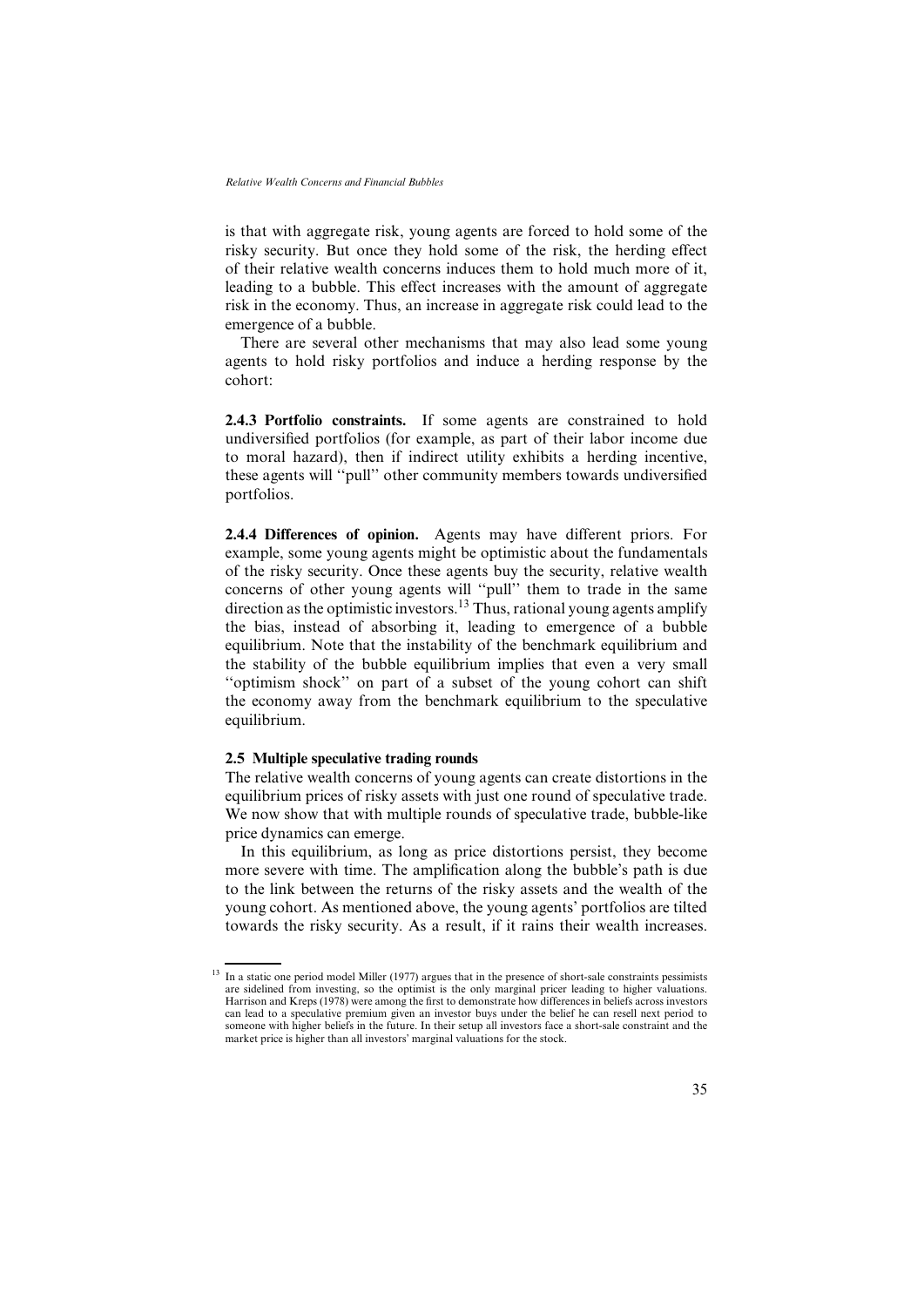However, as they become wealthier, their impact on asset prices increases, leading to a more pronounced price distortion in the following period.

Even more striking is the fact that the gains to the young agents if the bubble persists are much smaller than the losses they suffer when it bursts. To an outside observer it may seem that, in equilibrium, agents are risk loving even though they are in fact risk averse.

To introduce multiple speculative trading opportunities, we partition the time interval between date 0 and date 1 into subperiods  $(0, \Delta, 2\Delta, \ldots N\Delta = 1)$ . We refer to each subperiod of length  $\Delta$  as a "day" and allow for speculative trade on each day *j* (time  $t = j\Delta$ ) for  $j = 0, \ldots, N - 1$ . As before, at date 1 the young and unborn agents engage in nonspeculative trade by exchanging consumption at date 1 for consumption at date 2. The revised endowment structure and timeline are illustrated in Table 3.

On each trading day  $j = 0, \ldots, N - 1$ , young and middle-aged agents can trade two zero-net-supply securities. These securities have the following payoffs on each trading day:

- The risk-free bond pays a dividend of one unit of date 1 consumption each day.
- The risky security pays a dividend of two units of date 1 consumption each day that it rains. It pays no dividend each day that it does not rain. We assume the probability of rain on any day is 50%, independent of the past.

Note that the dividends of the securities are all for date 1 consumption— there is no consumption prior to date 1, only opportunities for additional speculative trade between the two types of agents.

The solution method is similar but more involved than the one used in Section 1.1. Here we rely on a numerical solution using dynamic programming. Working backward from date 1, and each period we compute the optimal portfolio choice of a young agent when the aggregate bias in portfolios of the young cohort on day  $j$  is  $\sigma$ . All other agents are assumed to be maximizing their utilities. A fixed point of the optimal response function corresponds to an equilibrium on day *j*.

Specifically, let  $v_j^i(w, W_j)$  be the indirect utility function for a type  $i =$ *Y,M* agent with date 1 wealth of *w* as of day *j*, when the current aggregate date 1 wealth of the young agents is  $W_i$ . For example, on day  $N$  (=

**Table 3 Endowments of middle-aged, young and unborn agents with multiple periods of speculative trade**

| Date                           |     |     | $\cdots$ | $(N-1)\Delta$ |                      |                                      |
|--------------------------------|-----|-----|----------|---------------|----------------------|--------------------------------------|
| Middle-aged<br>Young<br>Unborn | $-$ | $-$ | __       | __            | $e_{M1}$<br>$e_{Y1}$ | $\overline{\phantom{a}}$<br>$e_{U2}$ |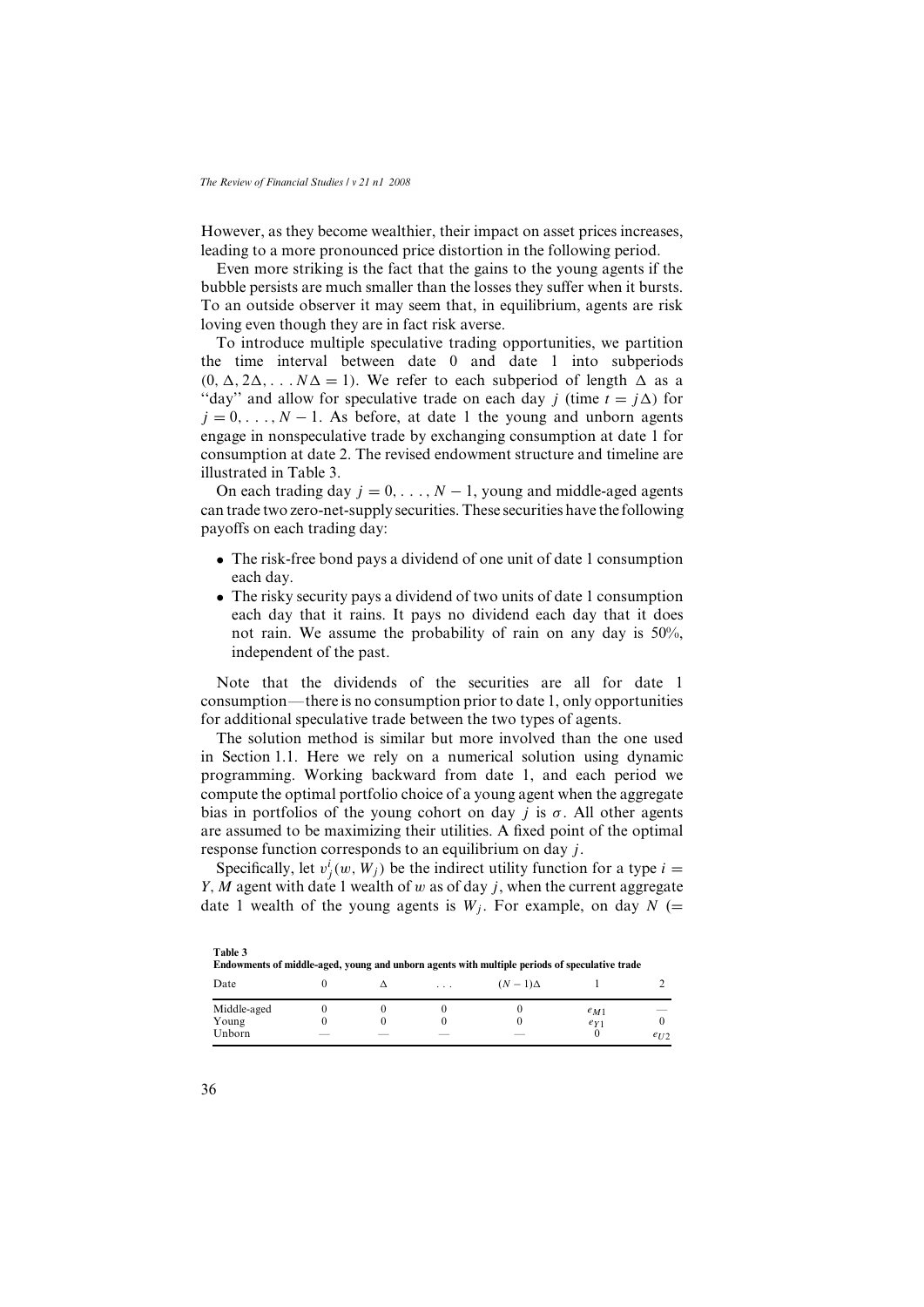date 1),  $v_N^Y(w; W_j) = v(w; W_j)$  defined in (3), and  $v_N^M(w; W_j) = \frac{1}{1-\gamma} w^{1-\gamma}$ . We compute the optimal response function  $m_{i-1}(\sigma, W_{i-1})$  as follows. Given  $W_i = c_i(1 \pm \sigma)$ , the budget constraint (given  $W_{i-1}$ ) and optimality condition for type *M* traders (implied by  $v_j^M$ ) determine the expected wealth  $c_j$  and relative price  $p_j$ . Taking these as given, a young agent then chooses an optimal portfolio (which maximizes  $v_j^Y$ ). An equilibrium in period  $j-1$ is a fixed point  $m_{j-1}(\sigma_{j-1}, W_{j-1}) = \sigma_{j-1}$ . Given the equilibrium, we then determine the indirect utility functions  $v_{j-1}^i$  and work backwards.

In Figure 3 we present two graphs that summarize the solution we obtain for an example with three days of speculative trade.<sup>14</sup> The top graph represents the portfolio bias of the young agents as a function of their relative wealth, by displaying their wealth on the next day in the event of rain and no rain, respectively. The bottom graph displays the price of the risky asset (relative to the riskless asset), again as a function of the young agents' relative wealth. For an initial wealth of 0.5, the top graph shows that at the initial date the young agents choose a portfolio such that their wealth on the next day (time  $t = \Delta$ ) is 0.55 if it rains and 0.16 if it does not. The reason for this disparity of gain versus loss is that for a relative wealth of 0.5 the risky security is quite expensive ( $p_0 = 1.73$ ), as shown in the bottom graph of the figure.

The two graphs in Figure 3 also show that price distortions do not occur if either the young generation or the middle-aged generation is sufficiently wealthy: there are no distortions if either the aggregate relative wealth of the young generation is below 0.27 or above 0.82. Specifically, the bottom graph shows that in these regions the price of the risky is  $p_i = 1$ , and the top graph shows that in these regions young investors wealth on the next day remains the same and is not impacted by whether it rains or not. When the relative wealth of the young agents is too high, the impact of their trades on the price of the risky security is too great to support a speculative equilibrium. When the relative wealth of the young agents is too low, the impact of their wealth on the equilibrium interest rate  $R_1$  at date 1 is too small to support a speculative equilibrium.

The price dynamics in the model can be inferred from Figure 3. Assuming that at the initial date the young agents' wealth is 0.5, the top graph shows that in this first day a young agent chooses a portfolio so that his wealth on the second day becomes 0.55 if it rains on the second day and 0.16 if it does not. The bottom graph shows that in this initial day a young cohort wealth of 0.5 implies a risky security price of 1.73. If, indeed, it rains on the second day so that the young agents' wealth goes up to 0.55, then on the second day a young agent will choose a portfolio leading to a wealth of 0.59 (0.16) on the third day if it rains (does not rain) on the third day.

<sup>&</sup>lt;sup>14</sup> In the example,  $\gamma = 4$ ,  $e_{M1} = e_{Y1} = 0.5$  (without risk), and  $e_{U2} = 0.3$ . The equilibrium we derive is non-stationary; hence the graphs are slightly different each period.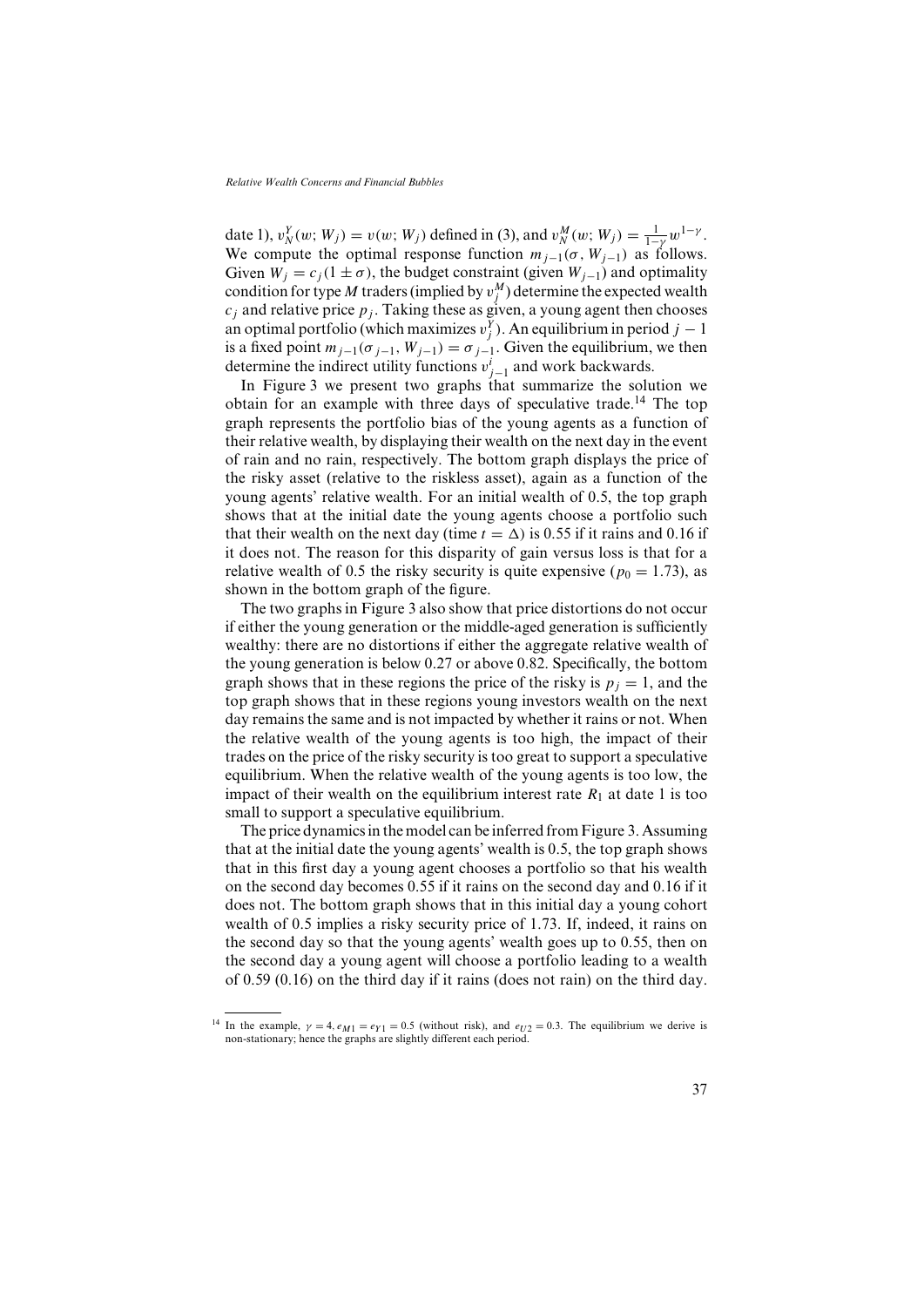

**Figure 3 Evolution of wealth (top) and relative price (bottom) as a function of Young Cohort Relative Wealth** In the top figure, the upper and lower curves show the next period wealth of the young agents in the event of rain and no rain, respectively. A speculative equilibrium exists only if relative wealth is within the range (0.26, 0.82). The bottom graph shows the price of the risky asset relative to the riskless asset as numeraire. Each panel depicts three overlaid graphs corresponding to dates  $t = 0$ ,  $t = \Delta$ , and  $t = 2\Delta$ .

In addition, the price distortion is exacerbated and the price of the risky security on the second day is 1.76. If it does not rain on the second day, then the young cohorts' wealth goes down to 0.16, and as can be inferred from the top graph it stays at 0.16 from this point until date 1 (i.e. for the next two days). Thus, the bubble has collapsed, the price of the risky security is 1 thereafter, and the young agent cohort never recovers. This is a consequence of the fact that the young cohort's aggregate relative wealth needs to exceed 0.27 for a speculative equilibrium to exist. As mentioned above, in the event it rained both on the first and second day, the wealth of the young cohort on the third day will be 0.59. This implies an even higher relative price for the risky security of 1.81 and a wealth of 0.61 (if it rains) or 0.16 (no rain) on the fourth day (date 1).

The above dynamics of the three period example are illustrated in Figure 4. In each node we report two numbers. The top one is the wealth of the young cohort, while the bottom one is the price of the risky asset  $p_i$ . (On date 1 there is no further speculative trade and so only the wealth of the young cohort is shown.)

Overall, the behavior that is illustrated in the figure is quite striking. The young generation repeatedly invests in the risky asset that pays when it rains the next day. While their wealth does not increase much, the bubble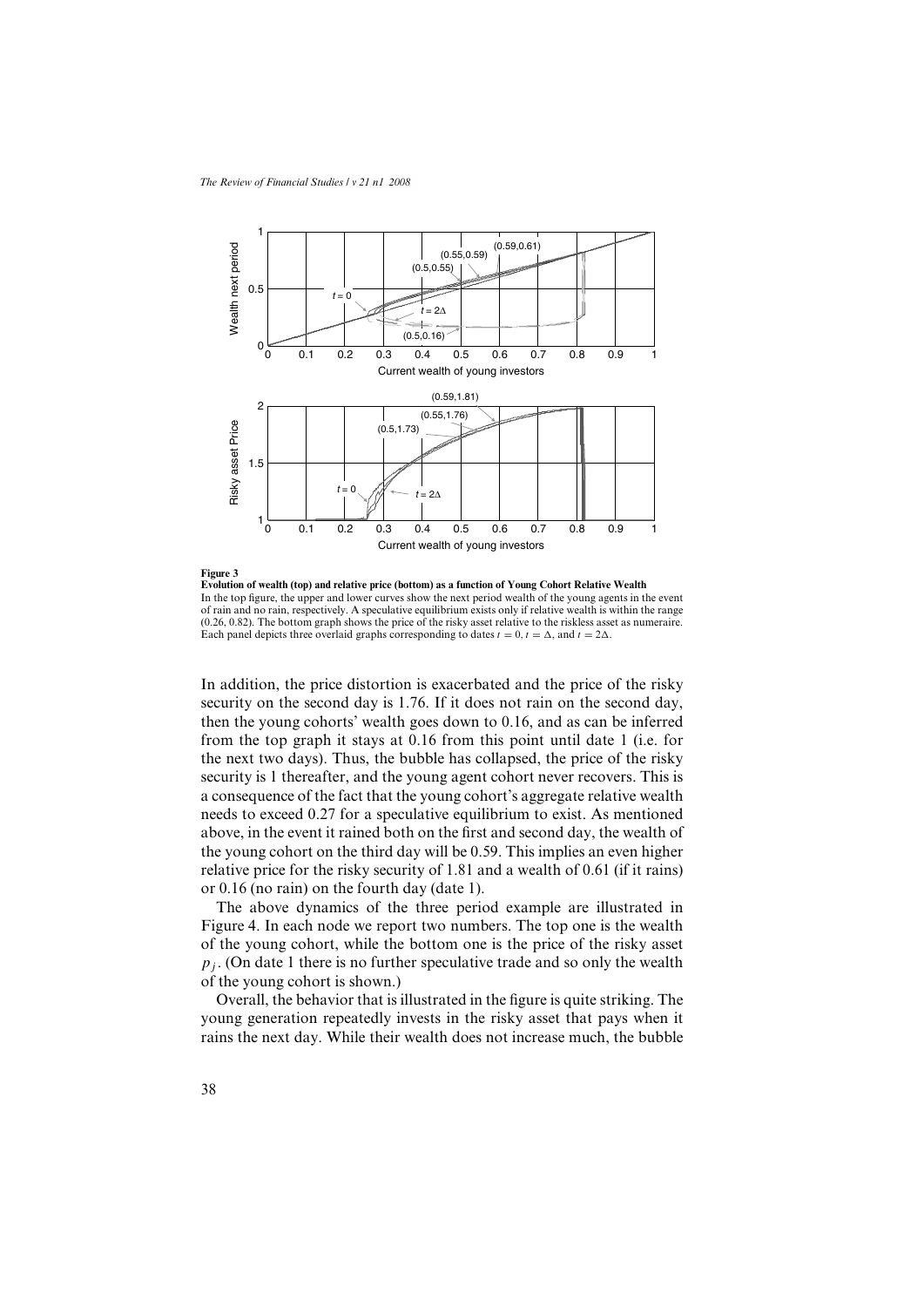



Up/Down arrows correspond to Rain/No Rain. Note that the pricing ''bubble'' grows until a No Rain event occurs, at which point it bursts.

grows owing to the feedback effect of their growing wealth along the bubble's path. If it does not rain one day, which is likely to happen, the bubble bursts. In this case the young generation is left with less than one third of its original endowment. Ultimately, the bubble bursts in seven out of eight cases. In those seven cases the interest rate  $r_1 = 10.6\%$  is high, making it easy to save for retirement and enabling the young to consume  $0.139/0.16 = 86.9\%$  of their wealth at date 1. In the single case in which it rains three consecutive days, they increase their wealth by only 20%. In this case, the interest rate  $r_1 = -10.7\%$  is low, making it difficult to save for retirement and leading the young agents to consume only  $0.064/0.61 = 11.5\%$  of their wealth at date 1. Hence, while the equilibrium is fully rational, endogenous relative wealth concerns yield price and portfolio dynamics that are surprising given that all agents are risk averse.

#### **3. Consumption/Savings Gluts in a Deterministic Model**

In the prior model, relative wealth effects induce herding into the risky asset, creating a price bubble. In this section we demonstrate that these same relative wealth effects can lead to distortions of the consumption/savings decisions of households within a cohort, even in a completely deterministic model.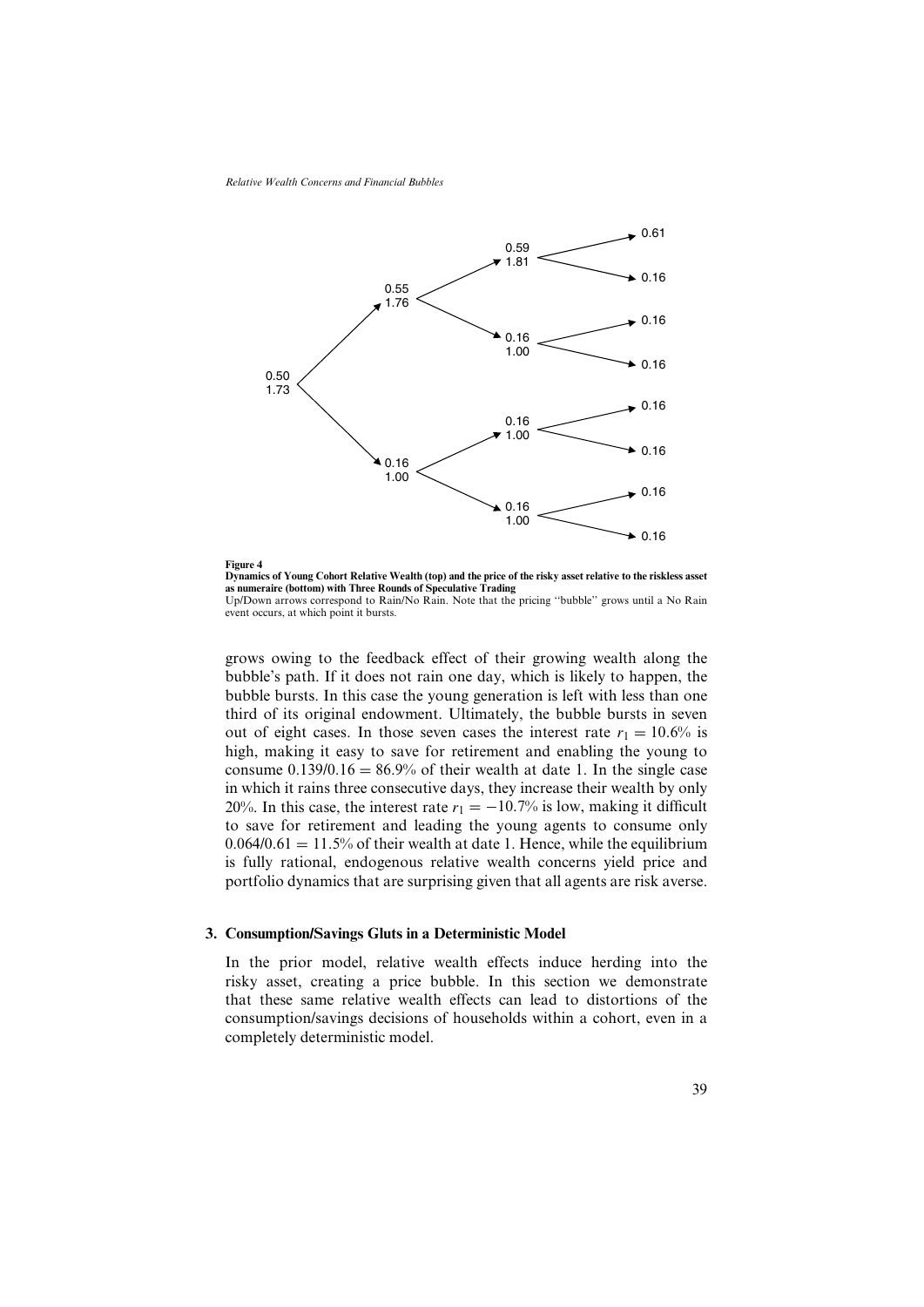The intuition for our result can be understood as follows. If, for example, a cohort has a high savings rate, it will depress the equilibrium interest rate. But then low interest rates increase the amount of saving needed to fund retirement. This feedback can lead to a savings glut in which interest rates are below the level consistent with aggregate fundamentals, and individual consumption growth is below aggregate consumption growth. Similarly, an alternative equilibrium can emerge with excessive consumption and interest rates that exceed fundamentals. We demonstrate these possibilities first in a finite-horizon overlapping generations model, and then consider the steady state as the horizon lengthens.

In this deterministic setting, endogenous relative wealth effects will lead to multiple equilibria, and can generate interest rates that are very different from what would be expected based on aggregate consumption growth. The very simple and standard nature of our setting also demonstrates that we must be very careful when evaluating overlapping generations models when generations span more than two periods, even when the horizon is finite.

Consider an *N*-period deterministic model with the endowment structure shown in Table 4. Apart from the first and the last generation, each generation lives for three dates. We label the three periods in an agents' life cycle as young, middle-aged, and old, where his endowment profile is  $(\alpha, 3 - 2\alpha, \alpha)$ . The first and last generations live for only two periods and have an endowment of  $(2 - \alpha, \alpha)$  and  $(\alpha, 2 - \alpha)$ , respectively. In each date, other than the first and last ones, three cohorts coexist; in the first and last dates, only two cohorts interact.

The only decisions agents make at each date is how much to consume and how much to save. Specifically, while in the previous section agents were allowed to trade both in a risk-free bond and a risky stock, here we restrict agents to trading only in a risk-free zero-net-supply bond.<sup>15</sup> As before, agents cannot participate in financial markets prior to being born.

By construction, at each date aggregate endowment per capita equals 1, as each cohort has an average endowment of 1 per period. With this endowment structure, the standard benchmark equilibrium has a gross interest rate of 1 each period, and all agents smooth their consumption profiles so that they consume 1 unit per period. Because agents have an incentive to smooth consumption, one might guess that this equilibrium is unique. However, we show that there exists another equilibrium in which the gross interest rate exceeds 1, as well as a symmetric equilibrium with an interest rate below 1.

Similar to the stochastic case, we solve the model by computing the reaction function of the young agents at each date. At each date, only two

<sup>&</sup>lt;sup>15</sup> Because agents only trade a risk-free bond, there is no loss of generality in not allowing agents to trade between consumption dates.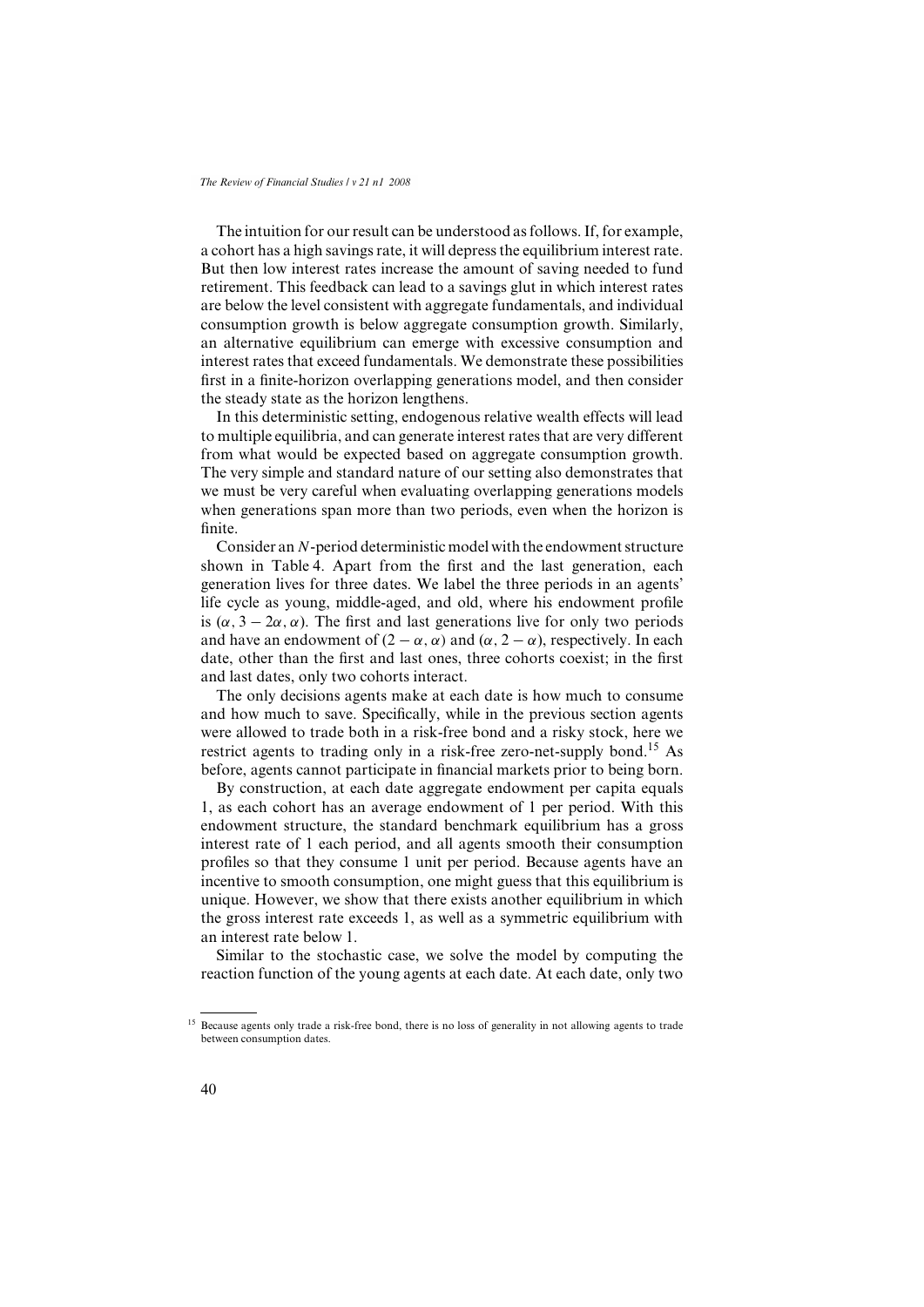|                      |            |             |             |          |                         |            | Endowment  |
|----------------------|------------|-------------|-------------|----------|-------------------------|------------|------------|
| Date:                | $\Omega$   | 1           | 2           | 3        | $\cdots$                | N          | per period |
| Gen 1                | $2-\alpha$ | $\alpha$    |             |          | $\cdot$ $\cdot$ $\cdot$ |            |            |
| Gen 2                | $\alpha$   | $3-2\alpha$ | $\alpha$    |          | .                       |            |            |
| Gen 3                |            | $\alpha$    | $3-2\alpha$ | $\alpha$ | $\cdot$ $\cdot$ $\cdot$ |            |            |
| $\cdots$             | .          | .           | .           | .        | .                       |            |            |
| Gen $N-1$            |            |             |             | $\alpha$ | $3-2\alpha$             | $\alpha$   |            |
| Gen $N$              |            |             |             |          | $\alpha$                | $2-\alpha$ |            |
| Endowment per capita |            |             |             |          |                         |            |            |

#### **Table 4 Endowment structure for the** *N***-period consumption/savings model**

generations interact (young and middle-aged). The young agents realize that their cohort will trade in the future with the now unborn agents. The interest rates that will prevail are determined by the wealth of this unborn cohort as well as by how wealthy their own cohort will be. Specifically, the interest rate that will prevail when currently young agents turn middleaged is a function of the overall wealth of their cohort at that time. As a consequence, the consumption/investment decisions of these young agents are endogenously linked to the decisions of the rest of their cohort so that a herding incentive emerges and agents imitate the actions of their cohort. Given this link, similar to before, we can derive the equilibrium by considering the reaction of a single young agent to the aggregate actions of other young agents, where equilibrium is a fixed point in which an individual young agent chooses the same action as his cohort.

We solve this model numerically. Figure 5 displays the evolution of the gross interest rate in a finite-horizon economy with 9 periods, *γ* of 3.5, and two values of  $\alpha$  (0.1 for the solid line and 0.3 for the dashed line). The interest rates reported are annualized.16 Note that a constant interest rate of 0% is one equilibrium for this economy. Nonetheless, even though the endowment is risk free, the horizon is finite, and agents are risk averse and rational, equilibria also exist in which interest rates differ from 0% for all periods.

For each choice of  $\alpha$ , there is one equilibrium in which the initial interest rate is higher than 0% and then rises to a steady-state level before falling at the end. Given the symmetry of the model, given any equilibrium with a positive interest rate, there exists a second ''mirror-image'' equilibrium with a negative interest rate.<sup>17</sup> Table 5 shows the equilibrium consumption for each generation in the high interest rate equilibrium with  $\alpha = 0.3$ ,

<sup>&</sup>lt;sup>16</sup> Given that each agent's life cycle has only 3 dates, one should think of the time span between each two dates as relatively long. In the examples presented we assume it is 25 years.

<sup>&</sup>lt;sup>17</sup> In particular, we can run time "backwards" in the model, and reinterpret an interest rate factor of  $R_t$  in period *t* as an interest rate factor of  $R_t^{-1}$  in period  $N - t + 1$ .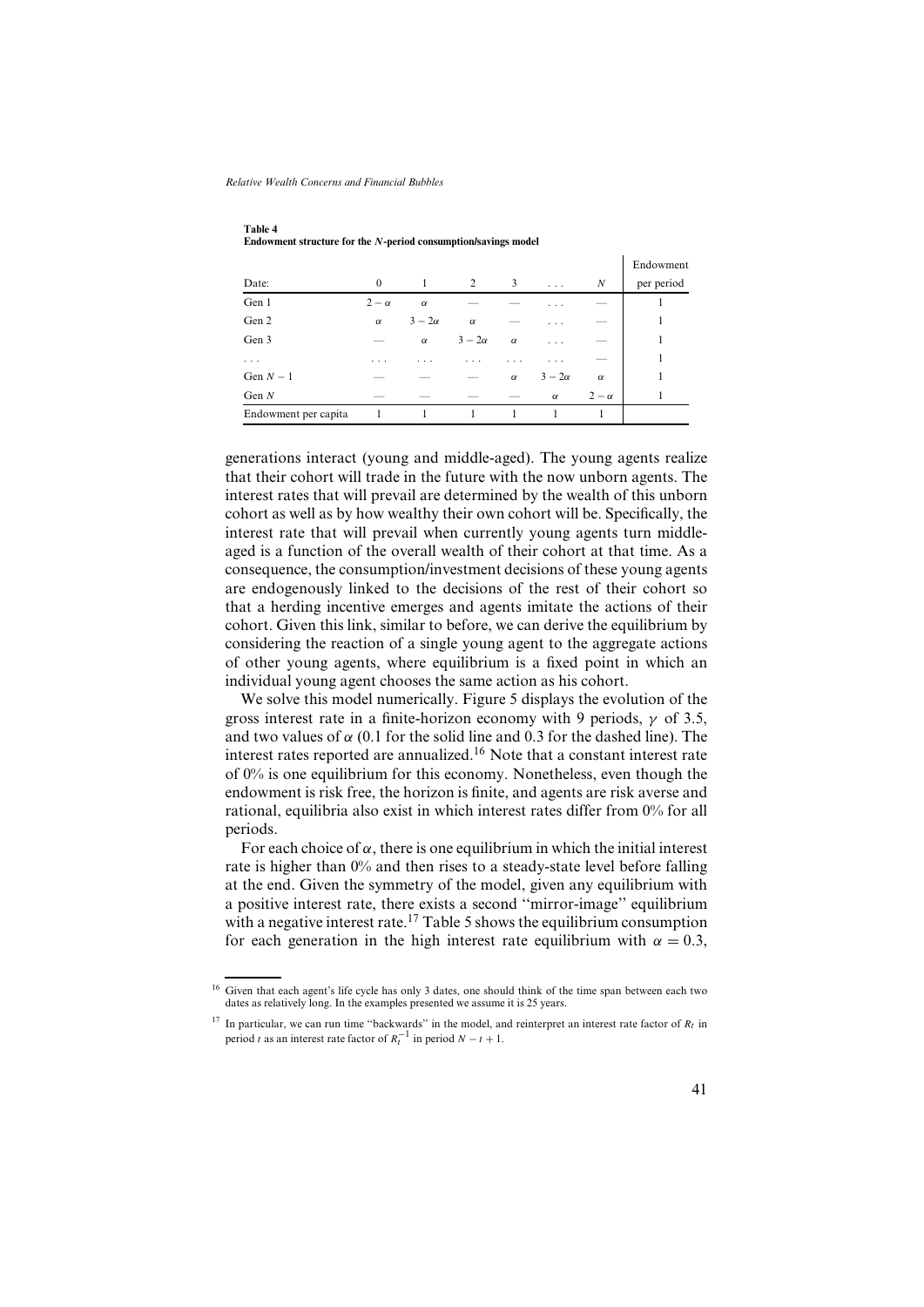

**Figure 5 Equilibrium interest rates in a 9-Period Overlapping Generations Model with Endowment Parameter**  $\alpha = 0.1$ **or**  $0.3$  and  $\gamma = 3.5$ 

In both cases, an interest rate of 0% in all periods is also an equilibrium. Dashed lines indicate the steady-state equilibrium interest rates.

**Table 5 Consumption in the high interest rate equilibrium (** $N = 9$ **,**  $\alpha = 0.3$ **,**  $\gamma = 3.5$ **)** 

| Age      |            |                  |      |           |      |                                    |      |      |      | Gen 1 Gen 2 Gen 3 Gen 4 Gen 5 Gen 6 Gen 7 Gen 8 Gen 9 Gen 10 |
|----------|------------|------------------|------|-----------|------|------------------------------------|------|------|------|--------------------------------------------------------------|
| Y        |            |                  |      |           |      | 0.85 0.56 0.45 0.42 0.42 0.42 0.42 |      |      | 0.44 | 0.55                                                         |
| M        | 1.15       | 1.04             | 0.90 | 0.85      | 0.85 | 0.85                               | 0.85 | 0.85 | 0.83 | 0.79                                                         |
| $\Omega$ | 1.40       | 1.65             | 1.72 | 1.73 1.73 |      | 1.73 1.71                          |      | 1.62 | 1.21 | $\overline{\phantom{a}}$                                     |
|          | $ECR$ 1.25 | $1.04$ 0.77 0.64 |      |           |      | $0.61$ $0.61$                      | 0.61 | 0.61 | 0.62 | 0.63                                                         |

together with the equivalent constant consumption rate (ECR) per period (i.e., the constant rate that provides an equivalent level of utility). Given the high interest rates, agents find it difficult to borrow when young, and put off much consumption until retirement. Early generations benefit as interest rates rise over their life. The pattern is reversed for the low interest rate equilibrium.

The existence of equilibrium with price distortions relies on  $\gamma$  being high enough and  $\alpha$  being not too high. For example, one can show analytically that in an economy with only three dates when  $\alpha = 0$  we need  $\gamma$  to be higher than 3 in order to obtain a herding equilibrium.

As we add more periods to this finite-horizon model, the equilibrium outcomes converge to a steady-state equilibrium of an infinite-horizon OLG model. This infinite-horizon model is a direct extension of the finite-horizon models, emphasizing the fact that the effect we focus on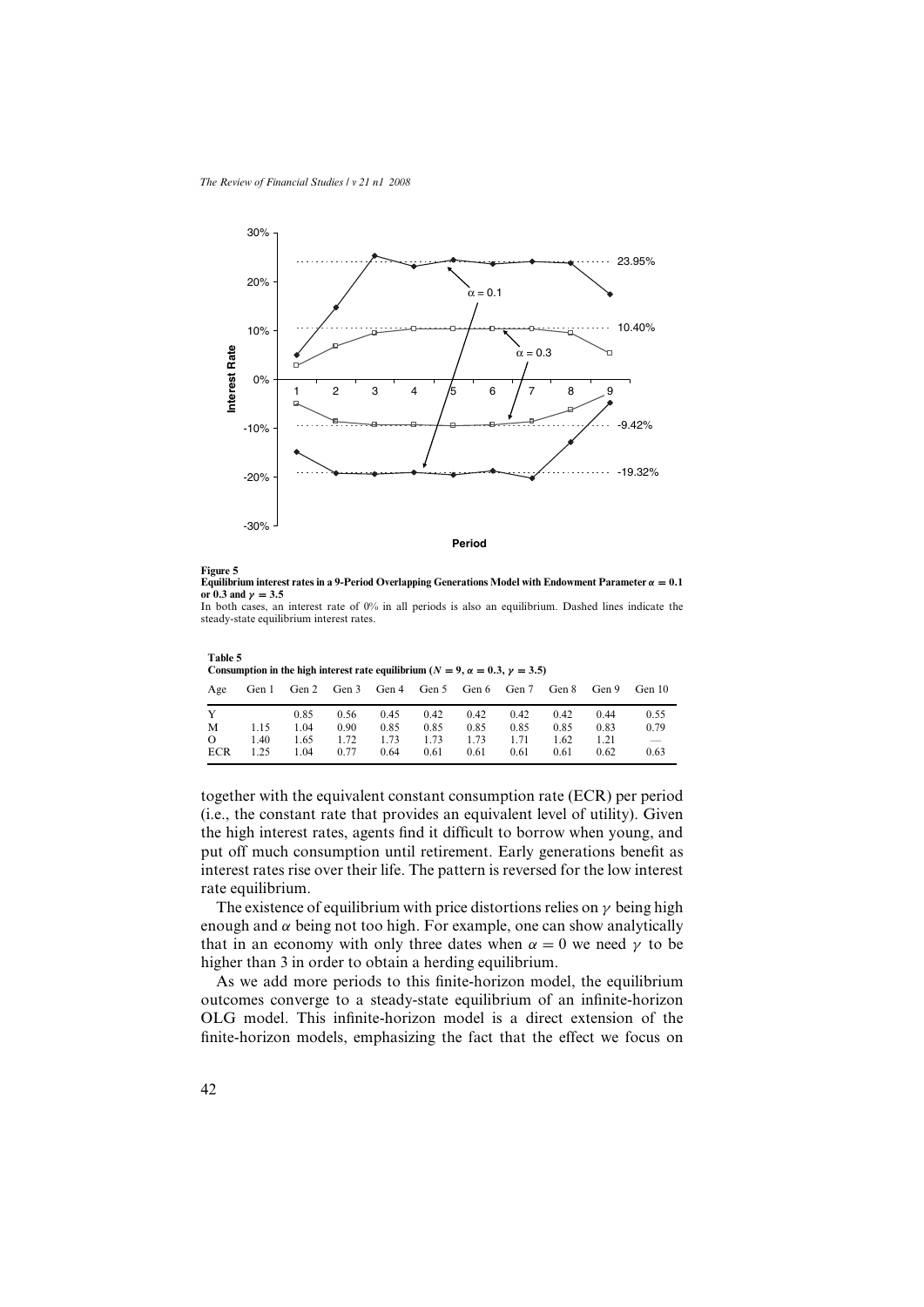is different from standard findings in infinite overlapping generations models. Specifically, the behavior we characterize is due to herding and not fiat money.

In the infinite-horizon economy, each agent in the economy has the same endowment profile  $(\alpha, 3 - 2\alpha, \alpha)$ . In a stationary equilibrium, the gross interest rate is constant and is given by *R*. As a result, the consumption for each agent takes the form of  $(c, cR^{1/\gamma}, cR^{2/\gamma})$ . Agents live for three periods each so that in every period there are three generations that overlap. As a result, three is the total supply in each period and market clearing implies:

$$
c(1 + R^{1/\gamma} + R^{2/\gamma}) = 3
$$
 (7)

Next, the budget constraint for each agent implies

$$
c + cR^{1/\gamma}/R + cR^{2/\gamma}/R^2 = \alpha + (3 - 2\alpha)/R + \alpha/R^2
$$
 (8)

Combining  $(7)$  and  $(8)$ , the equilibrium interest rate *R* can be characterized by:

$$
3(1 + R^{1/\gamma - 1} + R^{2/\gamma - 2}) = (\alpha + (3 - 2\alpha)R^{-1} + \alpha R^{-2})(1 + R^{1/\gamma} + R^{2/\gamma})
$$
\n(9)

Using the above equations, it is not too difficult to show that:

**Proposition 4.** *In the steady state,*  $R = 1$  *is an equilibrium, and if*  $R$  *is an equilibrium then so is*  $R^{-1}$ *. If*  $\gamma > \frac{2}{1-\alpha}$  *then there exists an equilibrium in which R>*1*.*

The Proposition shows that for *α* close to zero we need *γ* to be only higher than 2 (compared with 3 in a three-period model). Indeed, one can show that adding more periods magnifies the herding effect. The proposition also shows that if the endowment is closer to the Paretoefficient frontier (higher *α)*, a higher risk aversion coefficient is needed for multiple equilibria to emerge.

The dashed lines in Figure 5 show the steady-state interest rates for  $\gamma = 3.5$  and  $\alpha = 0.1$ , 0.3. In the steady state, agents are worse off in these equilibria than in the benchmark zero-interest-rate equilibrium. As the figure shows, the steady-state interest rates are closely approximated during the middle periods of the finite-horizon model.

### **4. Relative Utility and Keeping Up with the Joneses**

In the previous sections we examined a model in which agents cared only about their own consumption. Despite this fact, some agents were sensitive to the wealth of others. This was due to the fact that wealth of others had an impact on prices, which in turn affected consumption. But our results are also relevant for models with exogenous specifications of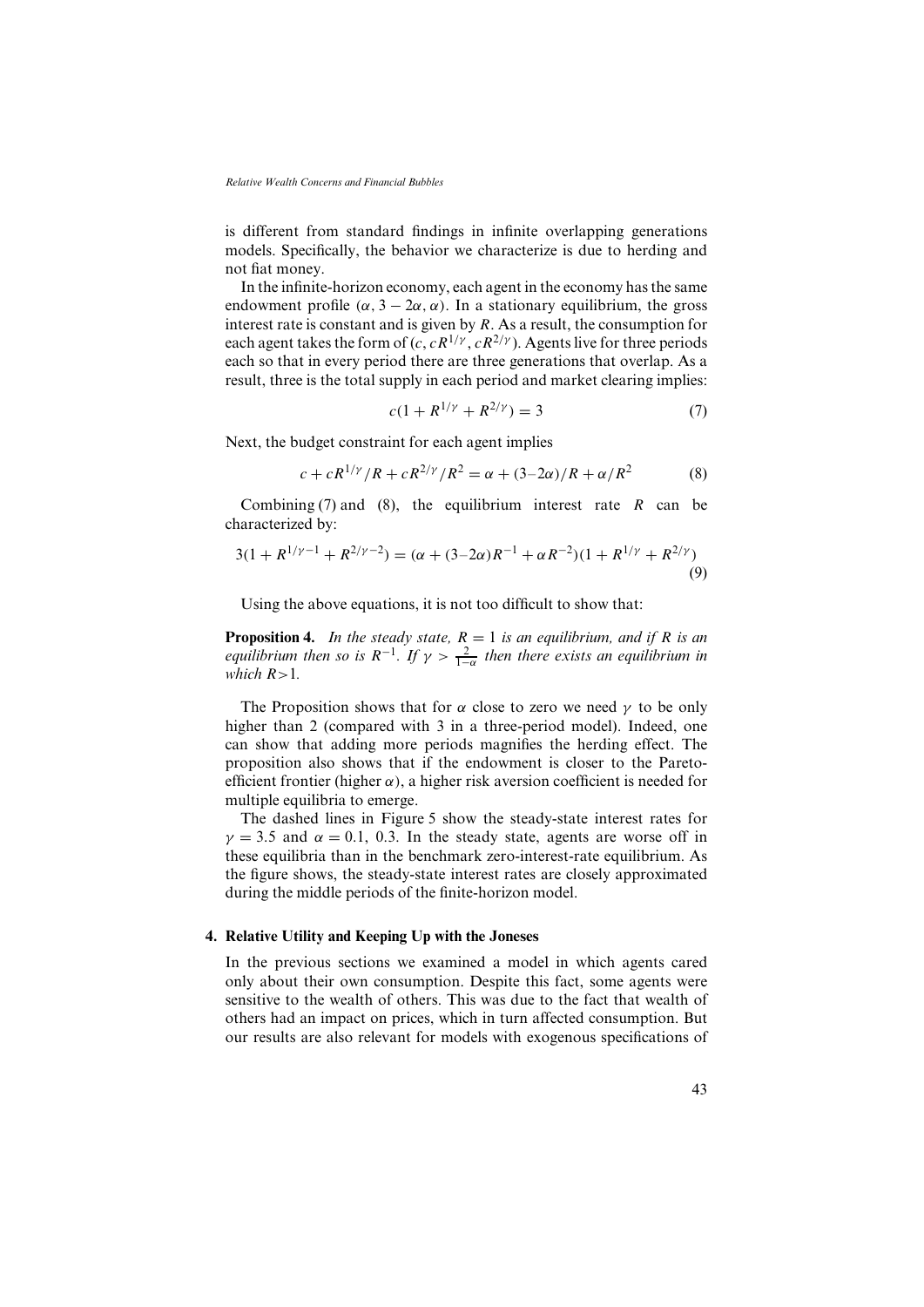relative consumption concerns based on ''keeping up with the Joneses'' (KUJ hereafter) type preferences. We derive a necessary condition for an exogenously specified preference regarding relative wealth to produce the herding effects needed to sustain a bubble. As we shall see, this condition essentially requires that the KUJ effect be sufficiently strong that it dominates the agent's risk aversion.

Consider an exchange economy in which the endowment is risk free. If all agents are identical, then even relative wealth effects will not have an equilibrium impact, as all agents will hold the same riskless consumption profile. For herding and price bubbles to emerge, at least two types of agents must be present in the economy. Hence, suppose there are two types of agents, the first type are agents who have standard CRRA utility functions  $u(c) = \frac{1}{1-\gamma} c^{1-\gamma}$ , the second type are agents who care explicitly about the consumption *C* of other agents of their own type as given by the function *u(c, C)*.

A key to obtaining price distortions is to have agents herd in their portfolio choice. Crowd-following behavior will potentially arise if agents' marginal utility from consumption (wealth) is higher when their community's average consumption (wealth) is high. Based on Abel (1990), and following Gali (1994) and Dupor and Liu (2003), we refer to this property as *keeping up with the Joneses*, defined as:

**Keeping Up with the Joneses** (KUJ): The agent's marginal utility is increasing in average community consumption,  $u_{12}(c, C) > 0$ .

With KUJ preferences, agents will choose to align their investment decisions more closely to their community members' decisions so as to be wealthy when others are wealthy. Thus, agents have an incentive to have a positive correlation between their portfolios and the portfolios of others. While KUJ preferences lead agents to herd and accentuate any biases that may exist regarding portfolio choice, the KUJ property by itself is in fact not sufficient to lead to the creation of self-sustaining biases and price bubbles. For example, consider a frictionless exchange economy, and the specification used in Gali (1994) in which

$$
u(c, C) = f(c/C) = \frac{1}{1 - \gamma} \left(\frac{c}{C}\right)^{1 - \gamma}
$$
 (10)

In this case, when  $\gamma > 1$  KUJ is satisfied. However, as Gali (1994) notes, this functional form leads to a unique outcome, which is identical to the outcome with a standard logarithmic utility function.<sup>18</sup> To see this, consider a simple case in which the aggregate endowment is risk free and there are only two equally likely states. Suppose the average consumption in the community is 100 units in one state and 150 in the

<sup>&</sup>lt;sup>18</sup> One can easily generalize Gali's claim and show that it holds for any increasing concave function  $f(c/C)$ .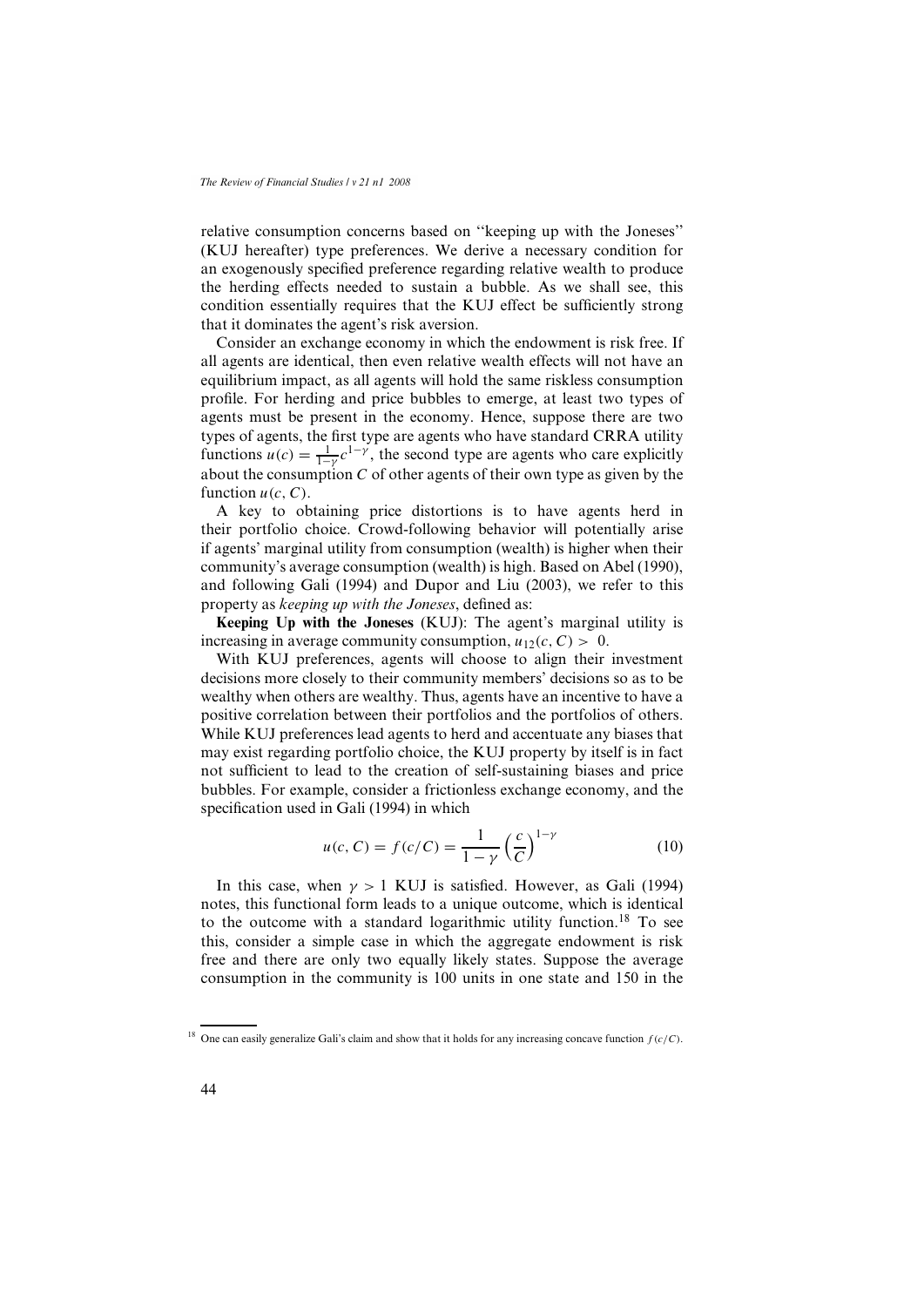other; that is, there is herding into the second state. If an agent chooses this consumption profile, his utility is given simply by  $f(1)$ , and he avoids all relative wealth risk. By shifting a unit of consumption to the lower state, so that his consumption profile becomes (101,149), the agent gains more relative consumption in the low state than he gives up in the high state. Hence, individuals will choose to deviate from optimal risk sharing less than the rest of their community.<sup>19</sup> In equilibrium, this unravels a bubble equilibrium and implies that only optimal risk sharing can be sustained.

The bubble equilibria we present here have the striking feature that young agents and middle-aged agents choose wealth profiles that are negatively correlated. Specifically, wealth profiles are not monotonic functions of the aggregate endowment. Such an outcome can be an equilibrium only if marginal utility is nonmonotonic as we increase both individual and aggregate wealth over some range of equilibrium consumption. That is, there must be regions such that

$$
\frac{\partial}{\partial c}u_1(c,c) = u_{11}(c,c) + u_{12}(c,c) > 0 \tag{11}
$$

We refer to this property as a herding property of the preferences<sup>20</sup>:

**Herding:** The KUJ effect dominates the agent's risk aversion. Specifically, for some  $(c, C)$  where  $C = c$ ,  $u_{12}(c, C) > -u_{11}(c, C)$ .

Using the above definition and discussion we conclude that:

**Proposition 5.** *An equilibrium in which agents' wealth is negatively correlated is possible only if preferences over wealth exhibit a herding property.*

In our model, the young agent's indirect utility over wealth can be written as

$$
v(w, W_{Y1}) = \frac{1}{1 - \gamma} w^{1 - \gamma} \left[ 1 + \left( \frac{W_{Y1}}{e_{U2}} \right)^{\gamma - 1} \right]^\gamma \tag{12}
$$

In this case, the herding property is equivalent to

$$
\left(\frac{W_{Y1}}{e_{U2}}\right)^{\gamma-1} > \frac{1}{\gamma-2} \tag{13}
$$

<sup>&</sup>lt;sup>19</sup> This deviation is feasible if the price of consumption in each state is equal. But in fact, since the community has herded into the second state, it is likely that they have driven the price of consumption higher in that state, making the defection even more profitable.

<sup>&</sup>lt;sup>20</sup> It is important to distinguish between what we refer to as a herding incentive and the herding behavior that is described in Banerjee (1992) and Bikhchandani, Hirshleifer, and Welch (1992). In our model there is no learning and all agents share the same information.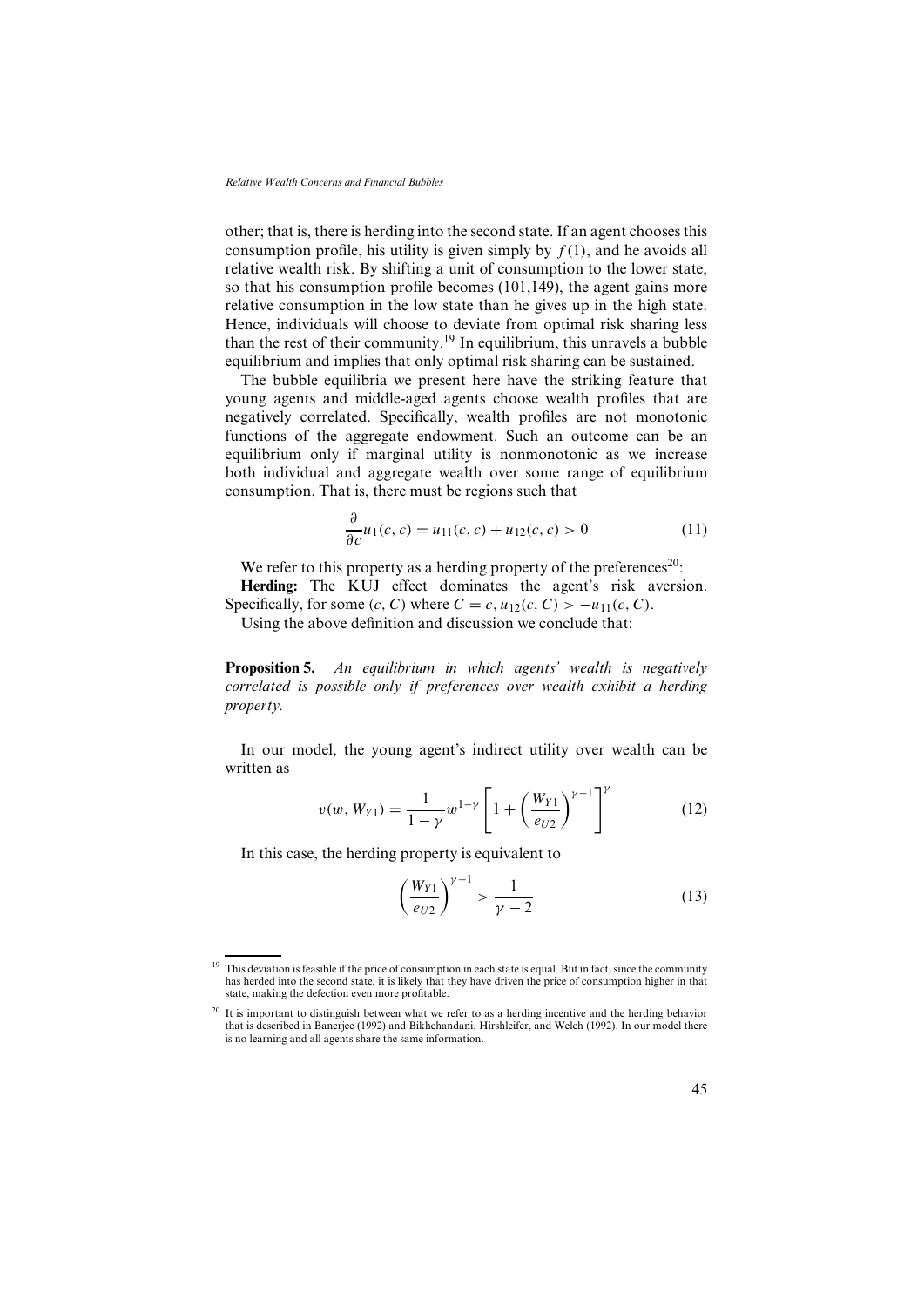which requires  $\gamma > 2$ , and holds for  $\gamma > 3$  and  $W_{Y1} > e_{U2}$ , which is implied by our earlier condition (6) for the existence of a herding equilibrium without aggregate risk. The two conditions coincide if the young cohort is small  $(e_{Y1}/e_{M1} \rightarrow 0)$ ; otherwise, condition (6) is stronger because the young agents' herding tendency must be strong enough to overcome their own impact on security prices. The weaker condition (13), however, is sufficient to guarantee an equilibrium with a negative risk premium in the presence of a small amount of aggregate risk.

Without the herding property, asset prices will still be affected because of the KUJ effect, which will lower risk premia. Bubble-like distortions, with negative premia, can only occur if some agents are constrained in their portfolio choice, as these constrained agents will tend to ''pull'' other agents to correlate with them. For example, Gomez, Priestley, and Zapatero (2006) introduce ''workers'' with a stochastic, nontraded endowment. These constrained agents are the source of the distortions in their model of exogenous relative wealth concerns.

### **5. Conclusion**

In this article we have demonstrated that endogenous relative wealth concerns may play an important role in explaining the presence and dynamics of financial ''bubbles''. We have highlighted this fact by presenting a simple stylized *finite*-horizon fully rational overlapping generations model, in which agents care only about their own consumption.

When there are scarce goods whose price increases with the wealth of investors, agents' ability to consume will depend on their relative wealth. This externality induces a herding incentive: agents choose to imitate the portfolio choices of their cohort to avoid being poor when their cohort is wealthy. As a result, young investors may herd into the risky asset, driving up its price. The price distortion grows over time since as the young become wealthier, their impact on asset prices grows, further strengthening the herding incentive. Herding incentives are a key component of the mechanism that creates and sustains the bubble: highlighting the fact that a bubble is a social phenomenon.

The endogenous relative wealth concerns we identify will have an aggregate impact on equilibrium outcomes as long as there are some frictions that prevent agents endowed with the scarce goods from completely selling their endowment in advance. In our overlapping generations model these frictions are manifested by the inability to trade securities prior to birth, thereby leading to the emergence of relative wealth concerns for older generations of consumers. But other restrictions on participation would have the same effect. For example, one can describe a model in which moral hazard considerations prevent some agents from selling their future labor income. In this case the price of labor services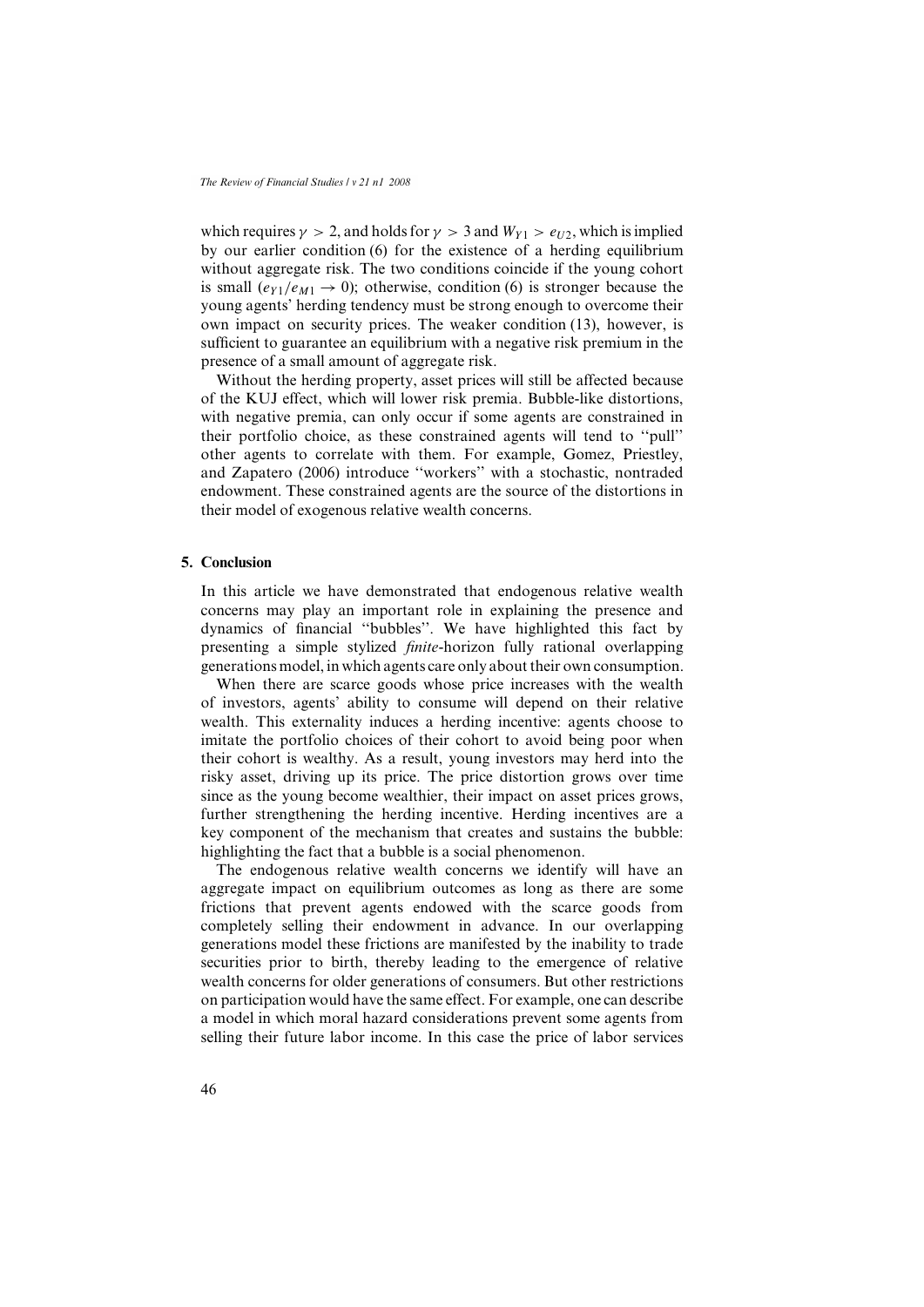will depend on community wealth, and lead to relative wealth effects in equilibrium.

An alternative, preference-related approach is to explicitly inject relative *consumption* considerations directly into the utility function. Specifically, we show that *keeping up with the Joneses* preferences alone are not sufficient to sustain herding in equilibrium, and derive a stronger necessary condition: the KUJ effect should dominate the agent's risk aversion (the sum of the cross-derivative and second derivative should be positive). We demonstrate that for both approaches there are two key requirements that are required for relative utility considerations to lead to bubble-like price dynamics in equilibrium. First, relative utility considerations must be sufficiently strong. Second, there should exist sufficient heterogeneity across agents' preferences so that agents can be separated into distinct *communities* on the basis of their preferences. In equilibrium, these communities trade with each other, breaking the link between aggregate consumption and asset prices. With identical agents, a representative agent exists and in equilibrium no price distortions will arise.

In reality, nonpecuniary preference-based relative wealth concerns may be important. Driving a BMW is likely to provide a different level of utility when neighbors are driving Honda Civics versus Jaguars. Such 'status' effects are an example in which relative utility emerges and cannot be captured as a pure pecuniary effect. These two relative utility channels need not be mutually exclusive and instead can complement one another. Combining the two approaches will strengthen the effects that we document and lead to a greater likelihood and severity of price bubbles, as might be expected.

Price distortions emerge in our model despite the fact that the horizon is finite, so that agents use backward induction in solving their respective portfolio choice problems. Financial ''bubbles'' exist even though agents have riskless endowments, and there is neither aggregate risk nor information asymmetry. In contrast to standard models in which the activity of ''buy low/sell high'' eliminates price distortions in equilibrium, if agents are sensitive to the wealth of others, trading against the crowd increases the risk of their relative wealth. As a result, rational traders may sustain prices that are too high even though they understand that these prices deviate substantially from fundamentals. In fact, given the price dynamics and the portfolio allocations produced by the model, an *outside observer* that does not account for relative wealth considerations might be tempted to conclude that some of the agents in the model are actually risk loving.

Our focus has been on financial bubbles. Empirically, there is a sense that at least some bubble-like episodes tend to occur in times when there is a potential of substantial technological innovation that has a significant level of uncertainty regarding its success. For example, the recent Internet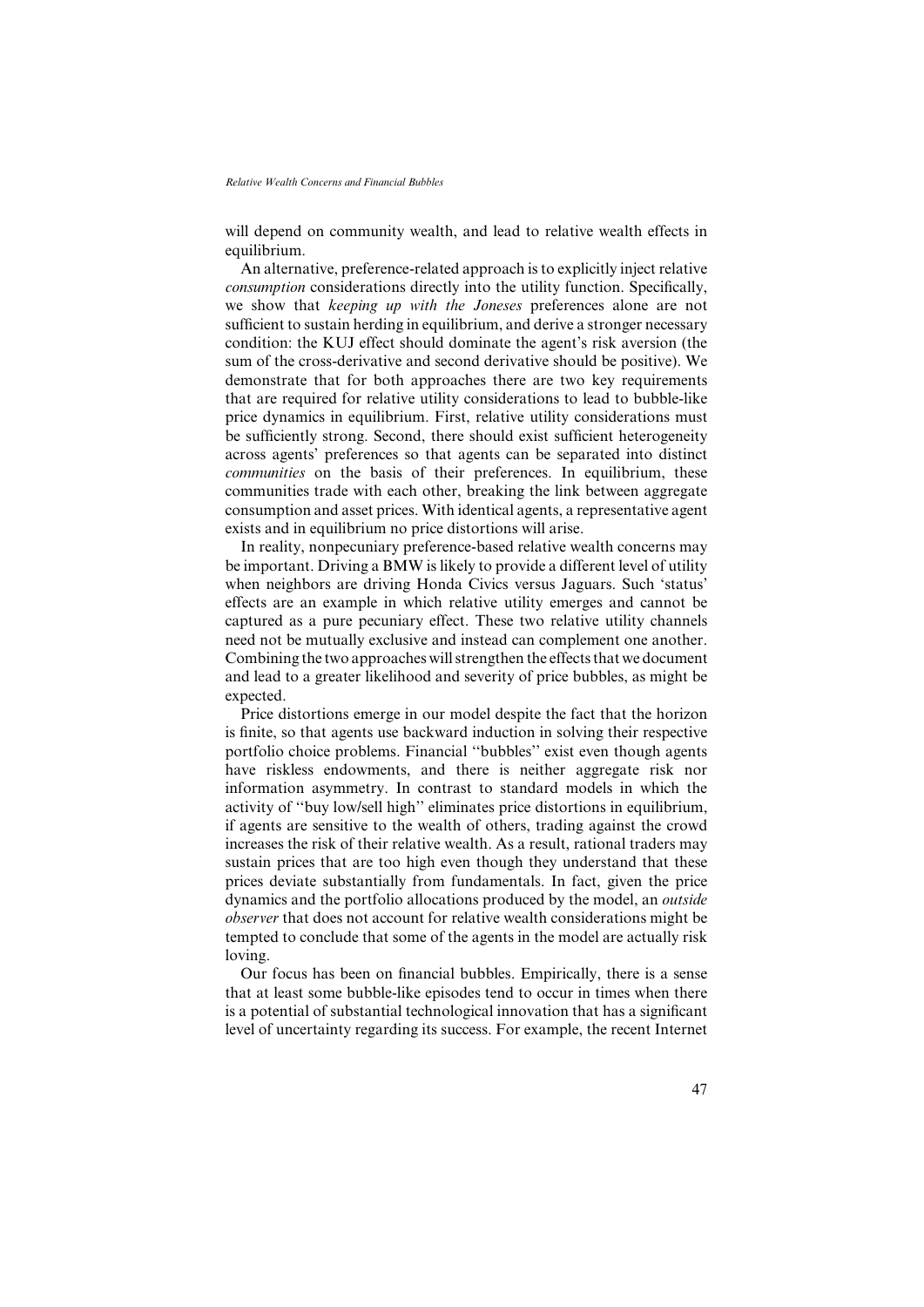bubble was associated with technology that was received with major enthusiasm by some and skepticism by others. The relationship between relative wealth concerns and technology bubbles is considered in DeMarzo, Kaniel, and Kremer (2007).

#### **Appendix A:**

#### **Proof of Proposition 1**

Normalizing  $e_{M1} + e_{Y1} = 1$ , market clearing implies that type *M* agents consume  $1 - c(1 + \sigma)$  in the event of rain, and  $1 - c(1 - \sigma)$  if it does not rain. Letting *p* be the price of the risk security, which pays 2 or 0, relative to the risk-free security (which pays 1 with certainty), the optimality condition for type *M* agents implies that security prices satisfy

$$
\frac{p}{2-p} = \left(\frac{1-c(1-\sigma)}{1-c(1+\sigma)}\right)^{\gamma}
$$
\n(A1)

The budget constraint of the young agents is given by

$$
e_{Y1} = c(1 + \sigma(p - 1))
$$
 (A2)

Using these two equations, we can solve for *p* and *c*, given  $\sigma$ . Let the optimal bias for a young agent be *m*. Given the young agent's indirect utility function (3), the young agent's optimality condition is

$$
\frac{p}{2-p} = \left(\frac{(1-m)h(c(1+\sigma)/e_{U2})}{(1+m)h(c(1-\sigma)/e_{U2})}\right)^{\gamma}
$$
(A3)

where  $h(z) = 1 + z^{\gamma - 1}$ . The optimal response function  $m(\sigma)$  is determined implicitly by the above three equations. The optimal response  $m_0$  is determined in the same way, replacing (A3) with

$$
\frac{p}{2-p} = \left(\frac{(1-m)}{(1+m)}\right)^{\gamma}
$$
(A4)

Note that for  $\sigma = 0$ ,  $c = e_{Y1}$  and  $p = 1$ , so that  $m(0) = 0$ . Note also that for  $\gamma > 1$ , *m*(1)<1. Thus, existence of an equilibrium with  $\sigma > 0$  and  $p > 1$  is ensured if  $m'(0) > 1$ . Tedious algebra demonstrates that  $m'(0) > 1$  is equivalent to (6).

#### **Proof of Proposition 3**

With aggregate risk, equilibrium conditions (A1) and (A2) become

$$
\frac{p}{2-p} = \left(\frac{1-\sigma_0 - c(1-\sigma)}{1+\sigma_0 - c(1+\sigma)}\right)^{\gamma}
$$
\n(A5)

$$
e_{Y1}(1+\sigma_0)p + e_{Y1}(1-\sigma_0)(2-p) = c(1+\sigma)p + c(1-\sigma)(2-p)
$$
 (A6)

Note that from (A4), (A5) and (A6),  $m_0(\sigma_0) = \sigma_0$ . However, since *h* is increasing when  $\gamma > 1$ , we conclude that  $m(\sigma_0) > \sigma_0$ . Since  $m(1) < 1$  we conclude that the reaction function crosses the 45 degrees line from above at some  $\sigma > \sigma_0$ .

#### **Proof of Proposition 4**

The first two parts are immediate from the condition.

$$
3(1 + R^{1/\gamma - 1} + R^{2/\gamma - 2}) = (\alpha + (3 - 2\alpha)R^{-1} + \alpha R^{-2})(1 + R^{1/\gamma} + R^{2/\gamma})
$$
 (A7)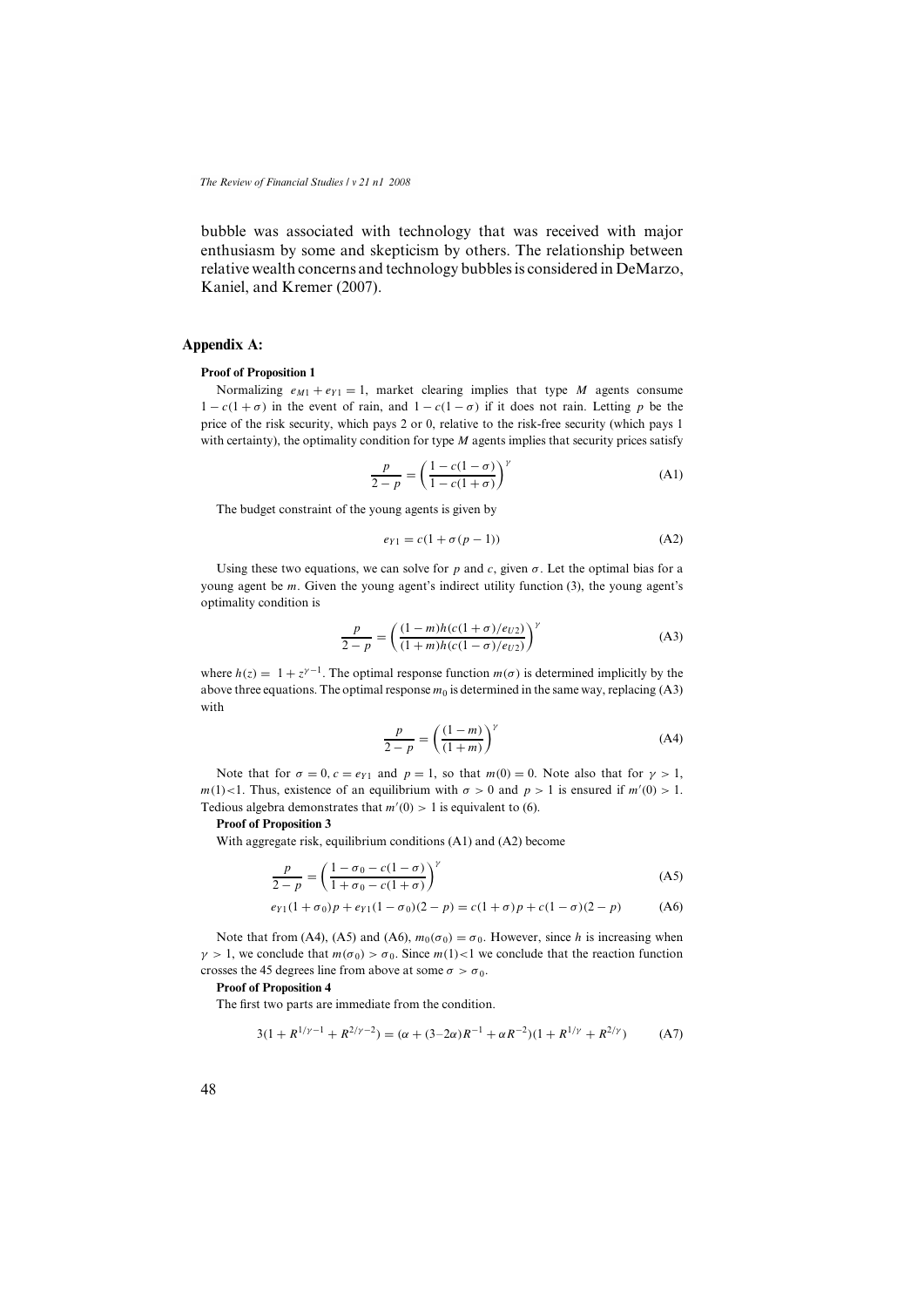To show the third part, define

$$
f[R] \equiv 3(1 + R^{1/\gamma - 1} + R^{2/\gamma - 2}) - (\alpha + (3 - 2\alpha)R^{-1} + \alpha R^{-2})(1 + R^{1/\gamma} + R^{2/\gamma})
$$
 (A8)

A direct calculation shows that at  $f'[1] = 0$  and  $f''[1] > 0$  iff  $\gamma > \frac{2}{1-\alpha}$ . Furthermore, when  $\gamma > \frac{2}{1-\alpha}$  it is easy to see that for *R* large enough  $f[R] < 0$ . Combining these two observations yields the result.

#### **References**

Abel, A. B. 1990. Asset Prices Under Habit Formation and Catching Up with the Joneses. *American Economic Review* 80:38–42.

Abel, A. B. 1999. Risk Premia and Term Premia in General Equilibrium. *Journal of Monetary Economics* 43:3–33.

Allen, F., and D. Gale. 2000. Bubbles and Crises. *Economic Journal* 110:236–55.

Allen, F., S. Morris, and A. Postlewaite. 1993. Finite Bubbles with Short Sale Constraints and Asymmetric Information. *Journal of Economic Theory* 61:206–29.

Bakshi, G., and Z. Chen. 1996. The Spirit of Capitalism and Stock Market Prices. *American Economic Review* 86:133–57.

Banerjee, A. V. 1992. A Simple Model of Herd Behavior. *Quarterly Journal of Economics* 107:797–817.

Becker, G. S., K. M. Murphy, and I. Werning. 2005. The equilibrium distribution of income and the market for status. *Journal of Political Economy* 113:282–310.

Bikhchandani, S., D. Hirshleifer, and I. Welch. 1992. A Theory of Fads, Fashion, Custom, and Cultural Change as Informational Cascades. *Journal of Political Economy* 100(5):992–1026.

Brunnermeier, M. K. 2001. *Asset Pricing Under Asymmetric Information*. Oxford: Oxford University Press.

Cass, D., and K. Shell. 1983. Do Sunspots Matter? *Journal of Political Economy* 91:193–227.

Chan, Y. L., and L. Kogan. 2002. Catching Up with the Joneses: Heterogeneous Preferences and the Dynamics of Asset Prices. *Journal of Political Economy* 110:1255–85.

Cochrane, J. H. 2001. *Asset Pricing*. Princeton: Princeton University Press.

Cole, H. L., G. J. Mailath, and A. Postlewaite. 1992. Social Norms, Savings Behavior, and Growth. *Journal of Political Economy* 100:1092–125.

Cole, H., G. Mailath, and A. Postelwaite. 2001. Investment and Concern for Relative Position. *Review of Economic Design* 6:241–61.

DeMarzo, P., R. Kaniel, and I. Kremer. 2004. Diversification as a Public Good: Community Effects in Portfolio choice. *Journal of Finance* 59:1677–716.

DeMarzo, P., R. Kaniel, and I. Kremer. 2007. Technological Innovation and Real Investment Booms and Busts. *Journal of Financial Economics* 85:735–54.

Dupor, B., and W.-F. Liu. 2003. Jealousy and Equilibrium Overconsumption. *American Economic Review*  $93(1):423-8.$ 

Frank, R. H. 1985. *Choosing the Right Pond: Human Behavior and the Quest for Status*. Oxford: Oxford University Press.

Gali, J. 1994. Keeping Up with the Joneses: Consumption Externalities, Portfolio Choice, and Asset Prices. *Journal of Money Credit and Banking* 26:1–8.

Geanakoplos, J. D., and H. M. Polemarchakis. 1986. Existence, Regularity, and Constrained Suboptimality of Competitive Allocations When the Asset Market is Incomplete, in